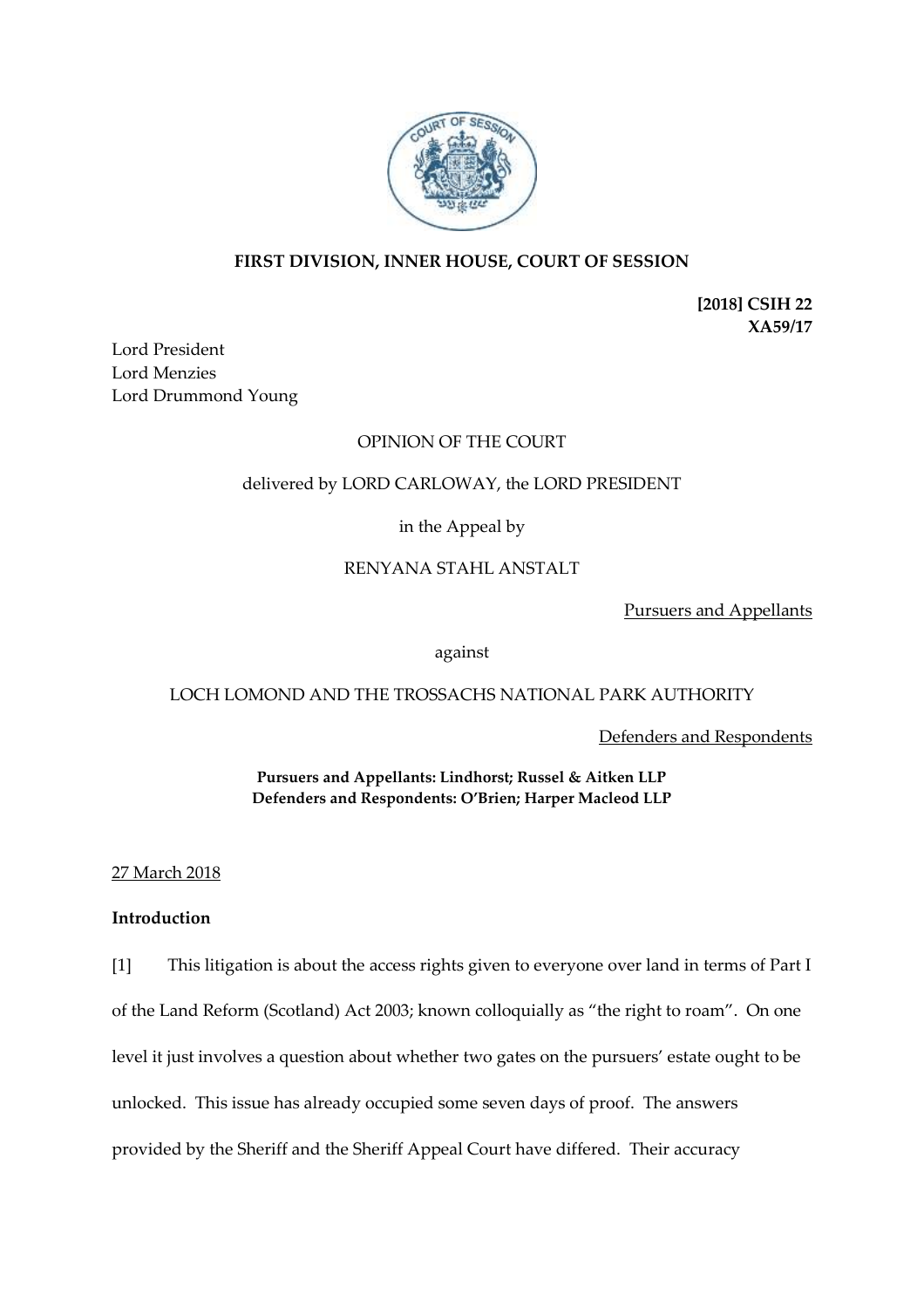depends, to a large extent, on whether: (i) a judgment of the Sheriff Principal (Young QC) in *Aviemore Highland Resort* v *Cairngorms National Park Authority* 2009 SLT (Sh Ct) 97, which concerned a fence constructed before the 2003 Act came into force, was correct; and (ii) *obiter dictum* of an Extra Division in *Tuley* v *Highland Council* 2009 SC 456, to the effect that the "purpose" of taking action which may prevent or deter access should be judged subjectively, is right.

#### **Statutory Framework**

[2] Section 1 of the Land Reform (Scotland) Act 2003 provides, *inter alia*, that everyone has the right to be on land, for recreational purposes or educational activities, and to cross land. The right is exercisable in respect of all land, except that specified in section 6. The main exceptions, which are relevant for present purposes, are: land on which there is a building or other structure; land forming the curtilage of a building which is not a house, or a compound or enclosure of such a structure; land which is sufficient to enable residents to have a reasonable degree of privacy and to ensure that their residence is not unreasonably disturbed; and land on which crops (plants, s 7(10)) are growing.

[3] Although general access rights are given to everyone, they are immediately constrained as they are said to exist only when "they are exercised responsibly" (s 2); that they do not cause unreasonable interference with the rights of others, including landowners. In assessing responsibility, regard must be had to the Scottish Outdoor Access Code (s 10). Section 3 of the 2003 Act provides that:

" $(1)$  It is the duty of every owner of land in respect of which access rights are exercisable –

- (a) to use and manage the land; and
- (b) otherwise to conduct the ownership of it,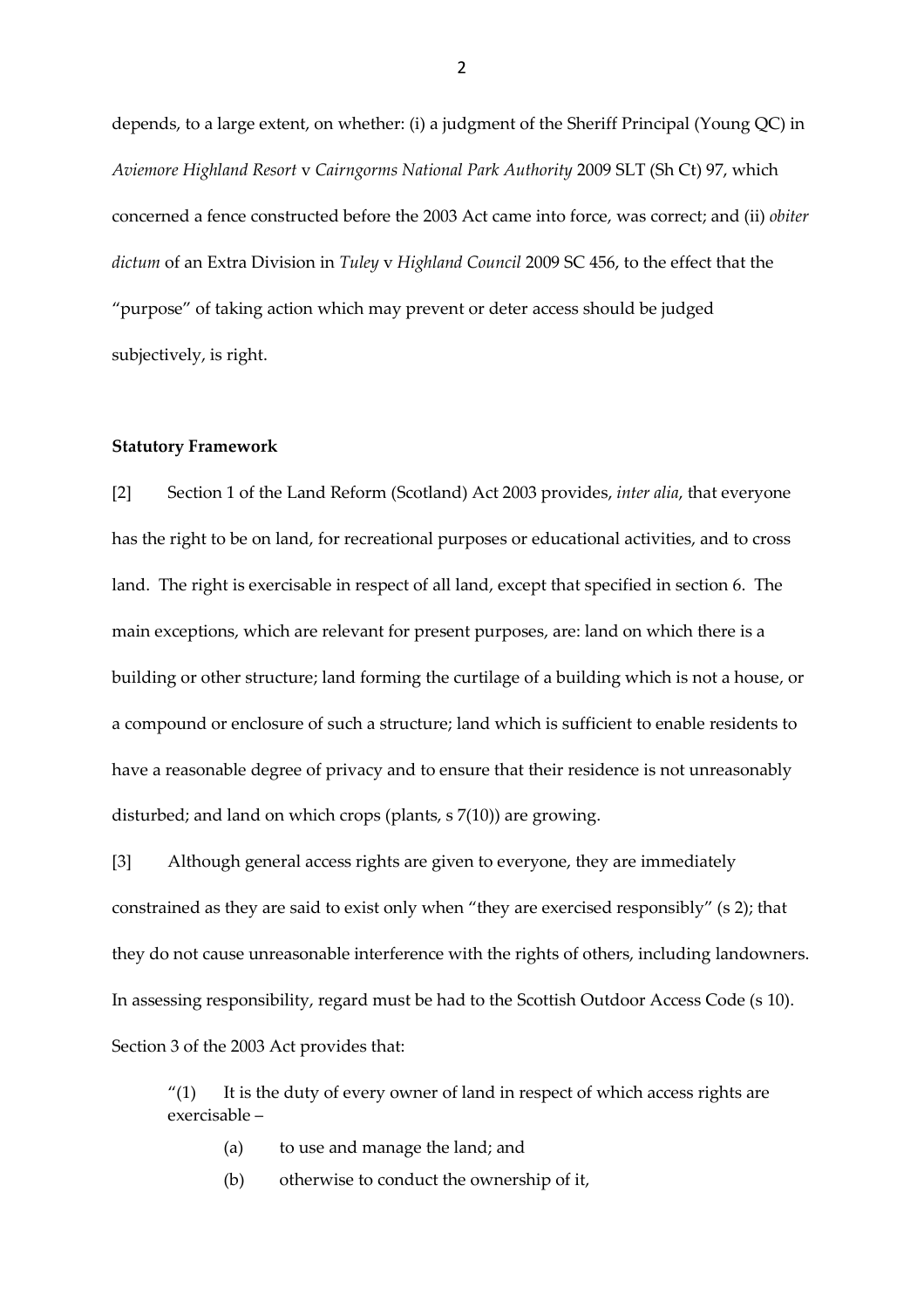in a way which, as respects those rights, is responsible."

This reciprocal responsibility is not to use the land in such a manner as would cause unreasonable interference with the access rights of others. Again, regard is to be had to the Code.

[4] Section 14 prohibits owners from doing certain acts "for the purpose or for the main purpose of preventing or deterring" persons from exercising their rights. These include: (a) erecting a sign or notice; (b) putting up a fence, wall or hedge; (c) having any animal at large; (d) carrying out agricultural or other operations; and (e) taking, or failing to take, any other action. Where a local authority consider that anything of that nature "has been done", they may require that remedial action, specified in a notice, be taken. Failure to comply with the notice entitles the local authority to remove the sign or notice or to take the specified remedial action.

[5] The Act provides (s 16) local authorities with powers to acquire land compulsorily in order to facilitate access rights. It imposes (s 17) an obligation on local authorities to draw up a system of core paths, creating reasonable access throughout the local authority's area. Local authorities may delineate a route by making a path order (s 22). The sheriff is given (s 28) a general jurisdiction, upon summary application, to determine the extent of access rights. The sheriff also has (s 14(4)) a special jurisdiction to hear appeals "against" any notices served under section 14.

### **The Land**

[6] It is critical to understand the layout and nature of the land over which this dispute lies. The findings in fact made by the sheriff are important, although it has been necessary to supplement them (*infra*) with additional facts which are not in dispute in order to paint a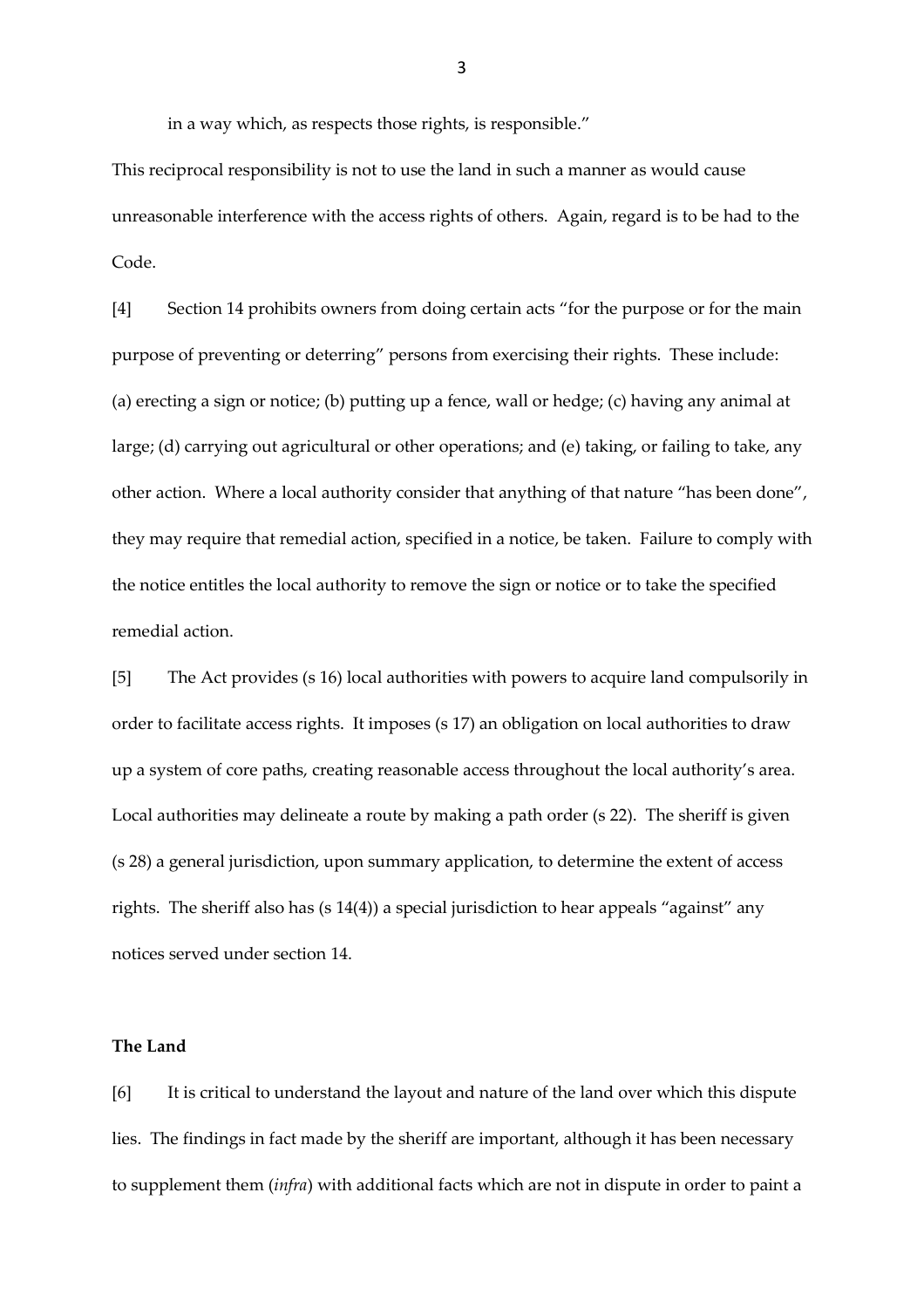complete picture. The pursuers are an institution based in Liechtenstein. They are the owners of the Drumlean Estate, which is situated in the Trossachs, between Ben Venue and Loch Ard. Although the sheriff found that the estate extends to 1,500 acres, it is not disputed that it is much larger at 1,500 hectares (3,700 acres), as described by the pursuers' agent, Dr Reiner Brach, in his testimony. The sheriff found that part of the estate is operated as a farm, although the nature and extent of this operation are not clear.

[7] There is a farmhouse, other farm buildings and offices, which can be accessed by persons and vehicles through two gates (Main and Kennels) on the north side of the public road from Milton to Kinlochard (marked 3 and 2 on the estate plan, Annex A to this Opinion). Although the gates are not described in the sheriff's findings in fact, it is not disputed, and photographs used at the proof show, that they are large (not merely stock proof). They would make entry for persons, other than the particularly intrepid, exceedingly difficult. They form part of what the sheriff describes as a "fenced enclosure". However, the area enclosed extends to some 120 hectares (300 acres) of open hillside, in-bye (ie separately fenced) fields and woodland. The farmhouse and associated buildings are within this area. Rather than what might normally be described as an enclosure, it is effectively a farm surrounded by deer fencing, incorporating the two gates.

[8] It was agreed that the farm area is shown delineated in yellow on the estate plan. The roads from each gate lead up to the collection of farm buildings, where they join each other to form an inverted U shape. Beyond the buildings lies what is now a disused wild boar enclosure. Although the pursuers have expressed an intention to re-introduce the boar, this enclosure, which was surrounded by an electrified fence, ceased to be used in December 2013. Although again not described by the sheriff, it was not disputed, and it is clear from the estate plan and an Ordnance Survey map (Annex B to this Opinion) also produced, that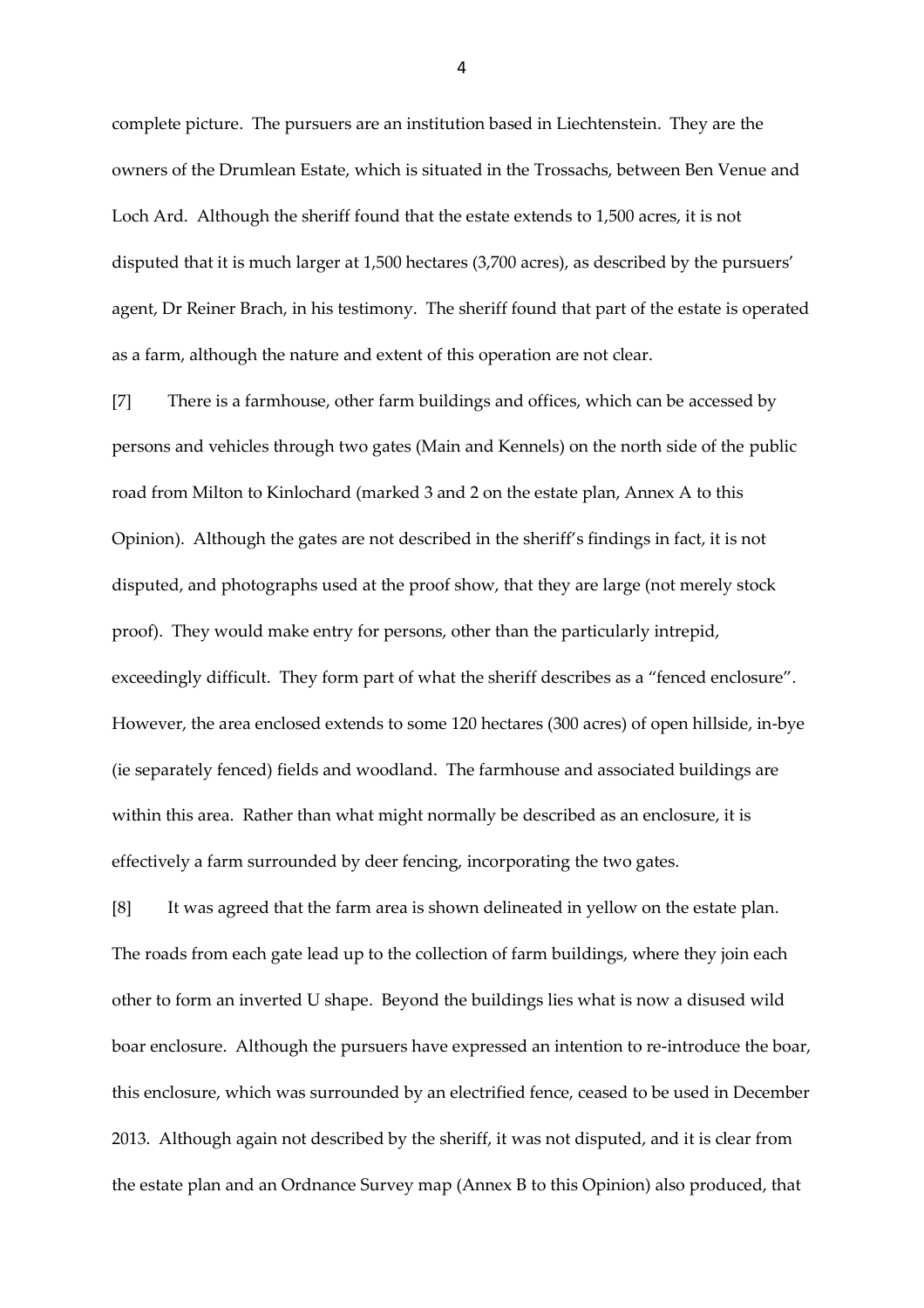the internal roads from the gates formerly led to two tracks; one to the east, and one through the west, of the boar enclosure. The tracks zig zag up the hill to give access by different routes across the rest of the estate and up to Ben Venue. There were, also until 2013, Highland cattle on the farm. Although described as a "small herd" by the sheriff, it appears to have been little more than an ornamental group. The sheriff has found that between 120 to 150 deer occupy the estate; most of which are enclosed within the farm area.

[9] The sheriff made some general findings about the potential dangers to persons posed by deer, boar and cattle in certain limited circumstances. The propensities of such beasts might be thought to have been within judicial knowledge (eg *Hennigan* v *McVey* (1882) 9 R 411 (boar); *Harpers* v *Great North of Scotland Railway Co* (1886) 13 R 1139 (cattle)), especially that of a sheriff with a rural jurisdiction, rather than something requiring expert evidence. However, the sheriff expressly held that stags can pose a danger to persons in the rutting season (October). Deer can be "startled" by people. Cattle can present a danger during calving or if a person has a dog. The pursuers' farm manager, John Gardiner, had been attacked by the cattle in 2010 and 2013. Boar can be dangerous when with young.

[10] Since before the coming into force of the 2003 Act, the two access gates had been generally locked (other than when opened to afford access), as was a further gate (Altskeith) on the south-western fringe of the estate (no 1 on the estate plan). The latter gives access to a forestry road leading up through the estate to, amongst other popular hill walking locations, Ben Venue. There is a stile at this gate, albeit one in a dilapidated and dangerous state. Dr Brach did not dispute that this gate did not (given the state of the stile) require to be locked.

[11] The pursuers erected a sign stating "Danger Wild Boar" on the Main Gate prior to the 2003 Act's commencement. This Gate is about 300 metres from the boar enclosure. The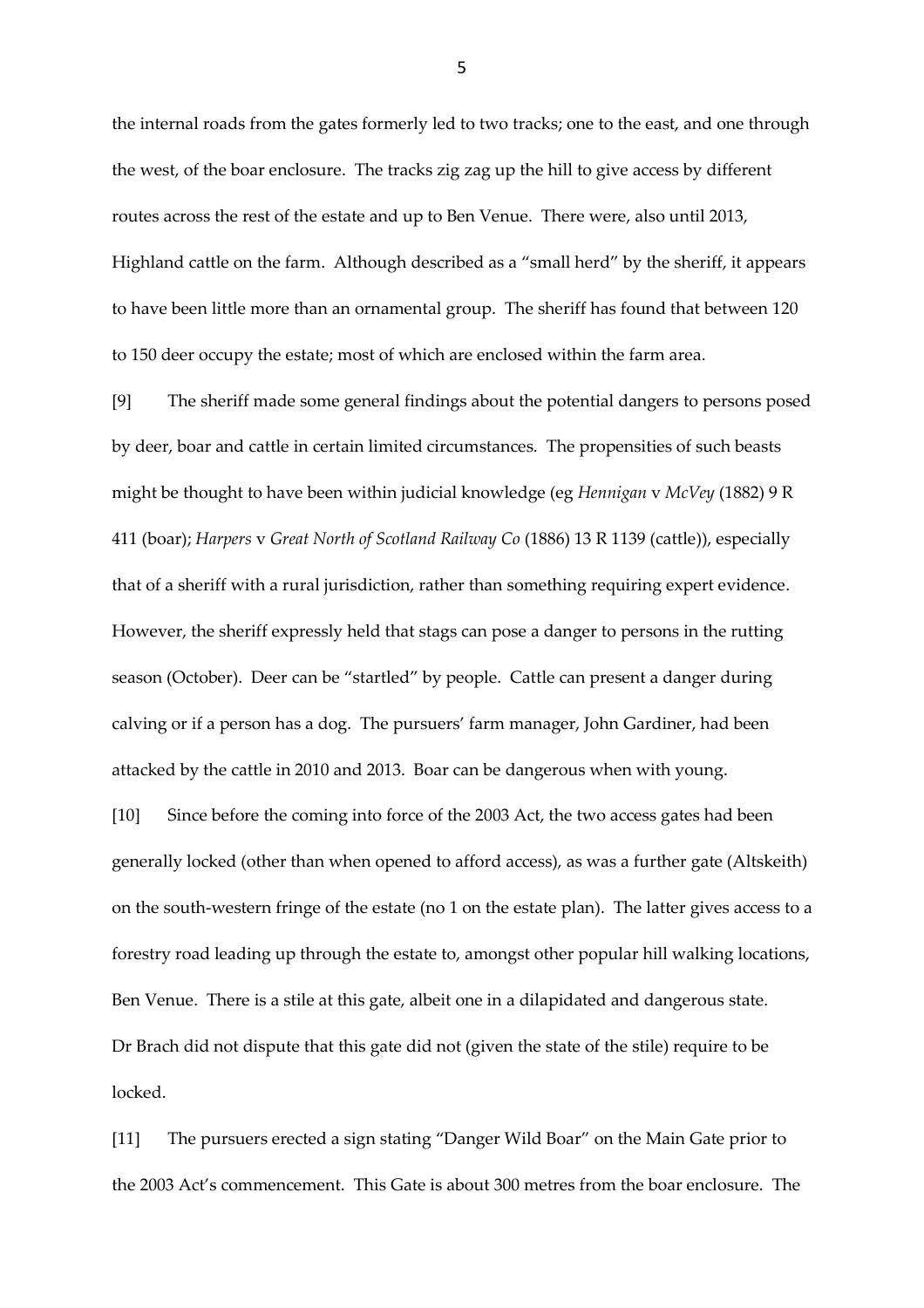sign had been put up in order to keep people out of the area near the boar enclosure and to comply with a request from Stirling Council, who had licensed the keeping of the boar under the Dangerous Wild Animals Act 1976. Both the Kennels and Main Gates had been replaced in about 2009. The sign had been taken down in 2014.

[12] The sheriff found-in-fact that, over the years and prior to the general locking of the gates, there had been a number of incidents on the estate including: mountain bikers cutting fences; deer being shot; dogs chasing cattle; car and motorbike racing; the use of quad bikes; property damage and theft. On an occasion, several hill walkers had entered the kitchen of the farmhouse where Dr Brach had been in residence.

### **The Notice and Appeal to the sheriff**

[13] By Notice dated 31 October 2013, the defenders alleged that the pursuers had contravened sub-sections 14(1)(a) and (e) of the 2013 Act, by erecting the wild boar sign and locking the three gates. The pursuers were required to remove the sign and unlock the gates. The Notice stated, presumably somewhat carelessly, that a failure to comply could result in the removal of "the fence".

[14] The pursuers appealed by summary application. The sheriff allowed the appeal. He did so on the basis of two findings "in fact and in law". First, (finding 2) the gates had been in place and locked, and the sign erected, before the coming into force of the 2003 Act. The pursuers were therefore not, according to the sheriff, the owners of land in respect of which access rights were exercisable as at 5 November 2013. The sheriff relied upon *Aviemore Highland Resort* v *Cairngorms National Park Authority* (*supra*), which concerned a fence built across a lane prior to the 2003 Act. The Sheriff Principal (Young QC) declined to order its removal. Secondly, (finding 3) the sheriff found that the "purpose or main purpose" of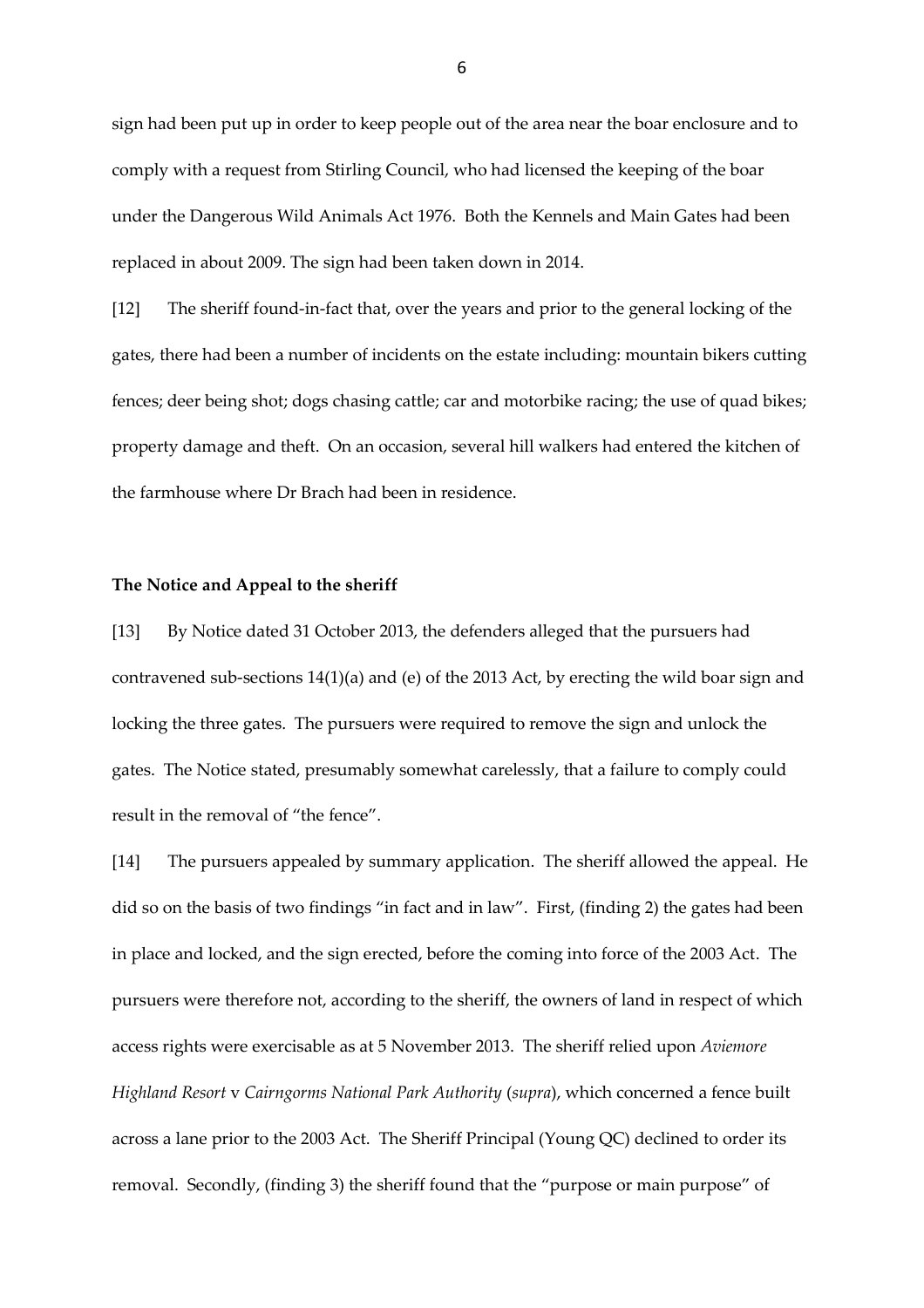locking the gates and putting the sign up was "to use, manage and conduct its ownership ... responsibly and not to prevent or deter responsible access being taken". The sheriff followed *obiter dictum* in *Tuley* v *Highland Council* (*supra*) (at paras [42]-[43]) to the effect that it was the subjective purpose of the landowner which had to be considered.

[15] In reaching his decision on purpose, the sheriff said that he had found the testimony of Dr Brach to be credible and reliable, despite creating a poor impression initially. The sheriff did not state what this testimony actually was. It is therefore necessary to have recourse to the transcription of the testimony in order to make sense of the reasoning in the sheriff's Note. The transcript reveals that Dr Brach, who was a steel trader by profession, said that he took the important decisions concerning the estate. The purpose of the sign and the locked gates was to keep hillwalkers out of "that area", as boar could be very dangerous, as could Highland cattle, when they had young with them. People with dogs could startle deer, who might run into and break down fences enabling them to eat the young tree shoots. It was to prevent incidents such as those which had occurred prior to the gates being locked in the mid-1990s. In summary, Dr Brach said that the reasons for keeping the two gates to the farm locked (he was not concerned with Altskeith) was: "Protection of animals, of all animals present on the farm. Protection of people and protection of materials on the farm." The animal protection related to loose dogs and their effect on the deer. "People" referred to those arriving without notice. The concern about materials related to the potential for theft; Dr Brach having given an example of such criminality involving five aluminium ladders. [16] In passages in cross-examination which may have involved difficulties in translation

and were peppered with frequent interruptions on the pursuers' behalf, Dr Brach denied knowledge of the negotiations (*infra*). He denied that Barrie Brandriff (*infra*) had any authority from the pursuers, despite his involvement in planning an access route through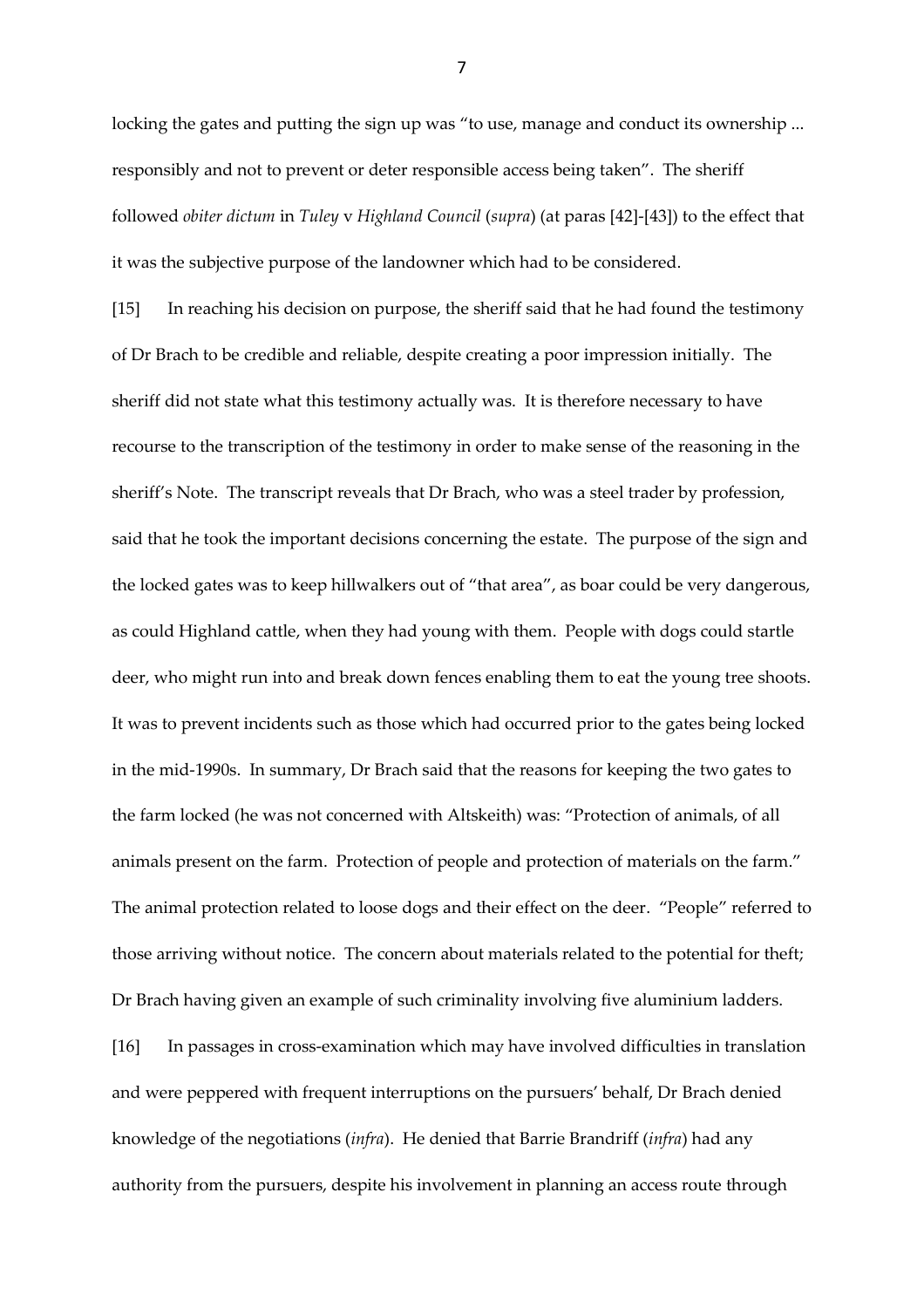the farm. He did not accept that he had discussed access matters with Mr Brandriff or John Gardiner (*infra*), although the latter had mentioned ongoing talks. He did not accept that he had instructed solicitors, who purported to be acting on the pursuers' behalf, or Mr Gardiner or Andrew Vaughan (*infra*). Perhaps, he surmised, Mr Vaughan had been instructed by Mr Brandriff or Mr Gardiner. He was unaware that planning permission for a path in the farm area (*infra*) had been granted.

[17] The sheriff recorded that he found support for Dr Brach's approach in the testimony of Colin McPhail, a farming manager at Balfron, to the effect that "you would not want the general public walking through that more heavily stocked area". Beyond that statement and a note that Mr McPhail's evidence was very helpful on the issues of the dangers posed by cattle and what the responsible landowner "could and should do" to manage livestock, there is no record by the sheriff of what Mr McPhail actually said. If recourse is had to the transcript, Mr McPhail said that he had extensive experience with cattle and sheep farming. He had advised the pursuers to "move on" their existing Highland cattle, which were replaced with a new "very quiet" group. Mr McPhail spoke of the dangers which cows with calves could pose, but he described the danger to the public as "not particularly great" unless there was a dog present. He did make the comment (*supra*) attributed to him by the sheriff about the more heavily stocked area. He said that a farmer would not want the general public walking "through the middle of that area or through the farm buildings or any area where there is likely to be cattle grazing or being handled". This seems to have been in the context of questioning about a "small area like that fenced off". He said that, in certain circumstances, the public should be kept away from Highland cattle; that is when they are kept in an enclosed in-bye area and at calving, which can be at any time of the year. The public should not be exposed to the danger of being "in a field" with any cattle.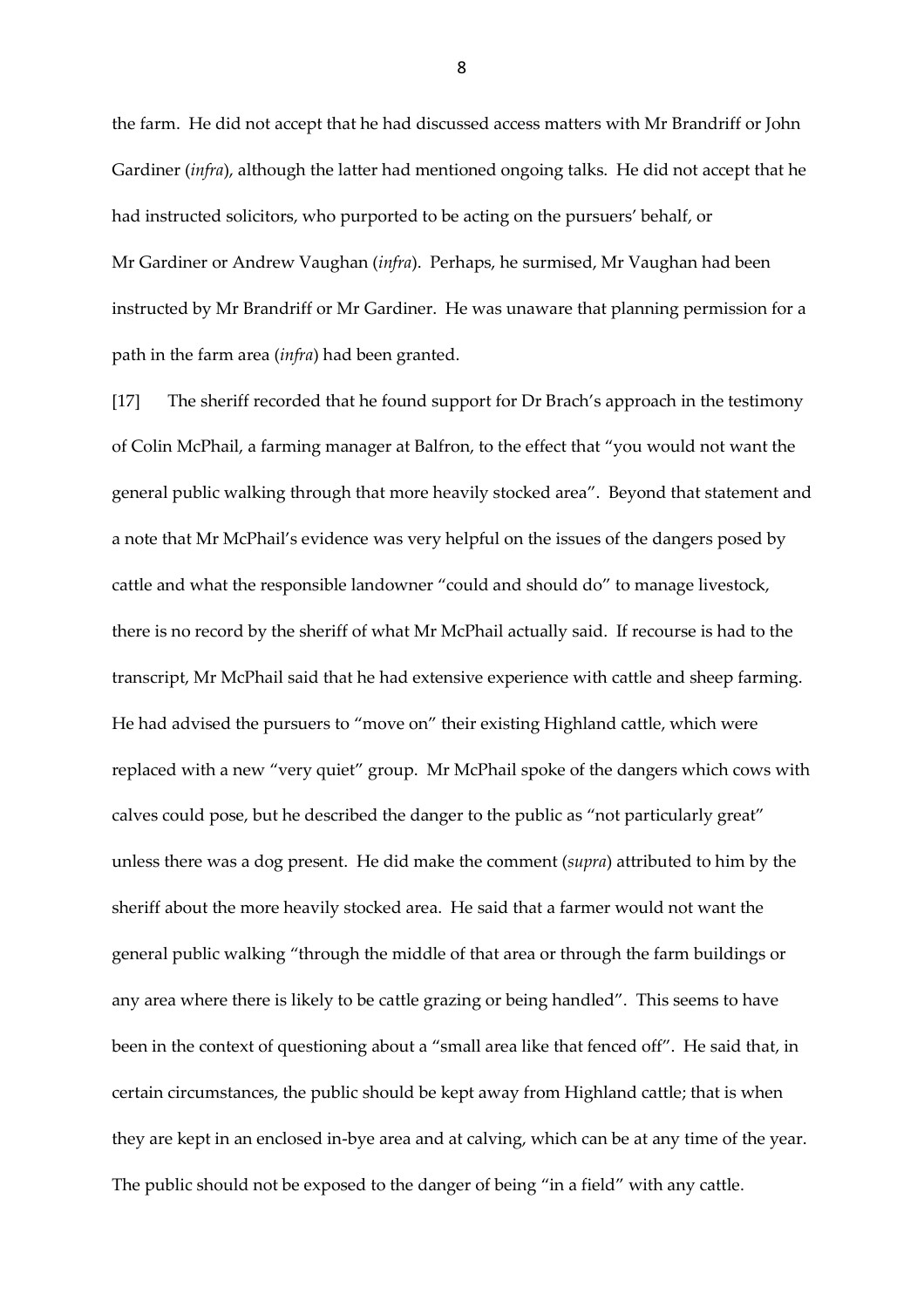[18] The sheriff also found support for Dr Brach's position in the evidence of John Gardiner, the pursuers' farm manager, who spoke to the incidents involving the public and his confrontations with the Highland cattle. Although Mr Gardiner's evidence extends to some 240 pages of transcript, much of it attempting to describe, in three dimensions, features marked on the estate plan, the sheriff says almost nothing more about it other than to state that Mr Gardiner had explained the workings of the farm. Mr Gardiner described the land enclosed by the deer fencing as the "farm". He spoke to the ability of people to "spook" deer and to cattle being dangerous when they were protecting their young. The same applied to the boar, but only when they were cornered. It did not apply to deer, which were only dangerous when the stags were in rut.

[19] Mr Gardiner referred to almost reaching an agreement with the defenders on the construction of an access path through the estate when Mr Brandriff was acting for the pursuers. Temporary signage had been put up to indicate the route, but these were later taken down. Mr Gardiner's main concern about letting the public into the farm area would have been to prevent them from entering the boar enclosure. People did come down off the hill and tried to exit via the Main or Kennels Gates. It had been an employee of Stirling Council who had said that it would be better if there were signs telling people about the presence of boar. The sheriff found limited support for Mr Gardiner's testimony concerning the dangers of animals from another witness, namely Robert Farquhar, a retired police officer, but he did not elaborate on this.

[20] The sheriff explained that he did not find the defenders' access and recreation advisor, namely Kenneth Auld, helpful; partly because he did not think that Mr Auld's avowed balanced approach to access had been evident in his dealings with the pursuers. The sheriff did not accept Mr Auld's view that "The right is to responsible access, and it is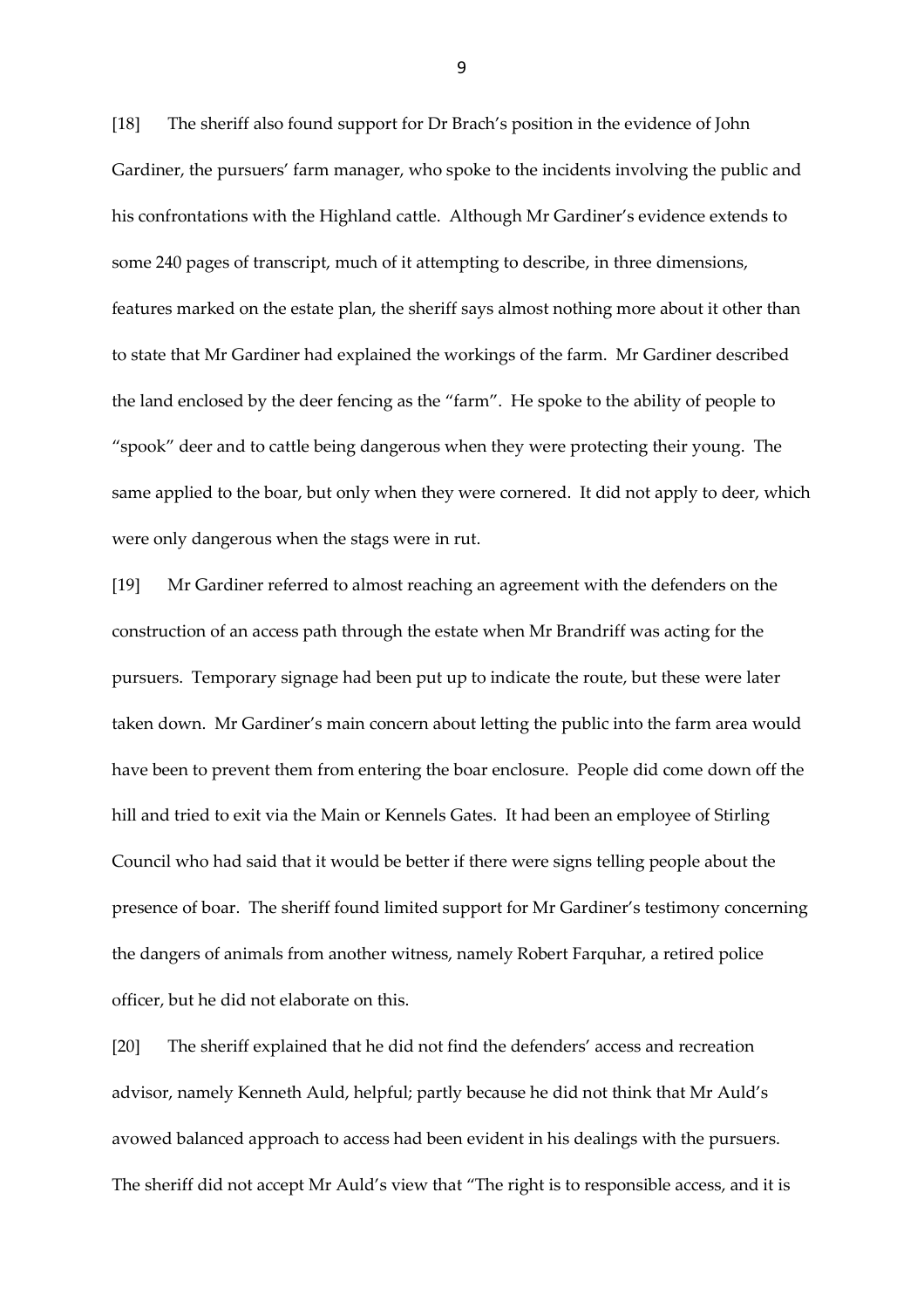up to those taking access to decide what is reasonable and what is not". According to the sheriff, the right was not to responsible access but to access land over which rights had been created by the 2003 Act. If such rights existed, they had to be exercised responsibly.

[21] The sheriff continued:

"The most surprising aspect of Mr Auld's evidence was when he maintained in cross-examination that in assessing whether access rights existed he would not take into account the fact that a landowner submitted that gates had been locked since before the 2003 Act came into force."

This ignored the "*Aviemore* test". There was, according to the sheriff, force in the submission that Mr Auld had showed a desire to have open access to the estate regardless of the estate's needs.

[22] Once again, the sheriff makes very little reference to what Mr Auld's evidence of fact actually was. It is necessary once more to mention the salient points in the transcript in order to give content to the sheriff's reasoning. Mr Auld described his first contact with the pursuers, following a complaint about one of the locked gates from a member of the public. In 2007 and 2008 he had discussed the route of a compromise path from the Main Gate, through the farm and to the east of the boar enclosure, with the pursuers' advisor, Mr Brandriff. In terms of an email in October 2009, Mr Brandriff had said that, if the Main Gate could remain locked, access could be given to a proposed signed route through the farm via a "side entrance". The idea was to put a self-closing pedestrian gate next to the Main Gate. By 2011, an alternative suggestion, which was discussed by the parties, was access by the Kennels Gate and along a signed route towards the farm buildings but diverting to the west of the buildings and the boar enclosure and later joining up with the hillside tracks. Planning permission for 270 metres of new path, skirting the enclosure, had been granted in September 2011. Email correspondence suggested that Dr Brach had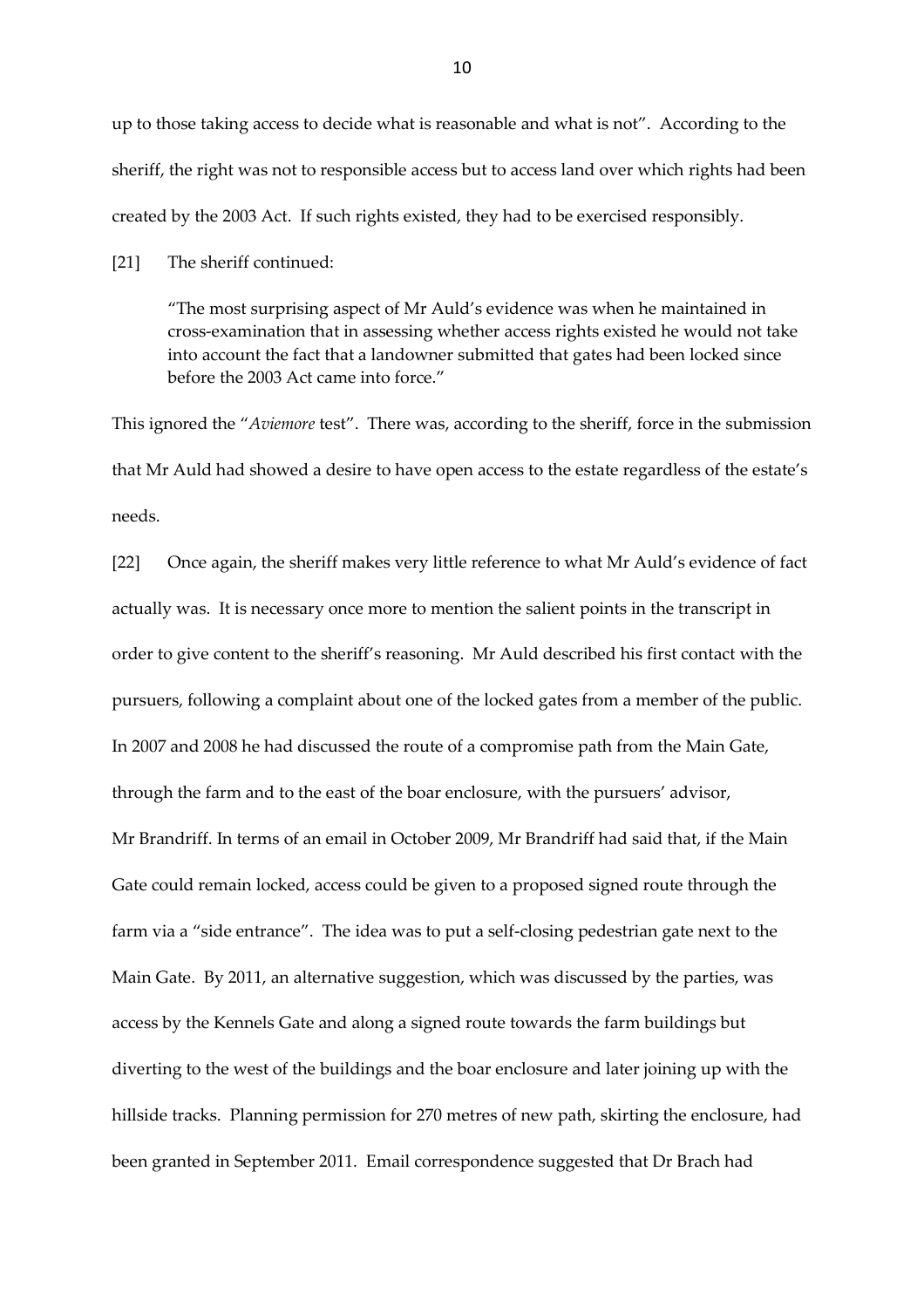approved this plan but had then suddenly, and disregarding the advice of the pursuers' forestry adviser, Mr Vaughan, changed his mind and proposed access routes which did not involve the farm area at all.

[23] Mr Auld dealt with the issue of cattle by explaining that there were cattle all along the West Highland Way. The Access Code set out how the public and landowners were to behave. There was specific mention of the need to avoid bringing dogs into fields where there were young animals. There were estates across the whole country where there was extensive public access and deer on open hills, forests and lower fields. The mixed presence of people and animals was commonplace.

[24] Mr Vaughan had been engaged by the pursuers in 2010 and became involved in the access issue during the following year. He was cited to the proof by the defenders. He testified that the presence of the boar presented a "fundamental health and safety" issue. The deer had been trapped for decorative purposes, but Mr Gardiner had been concerned about the dangers they might pose during the rut. He did not want the public coming into the farm area. The four or five Highland cattle had come in about 2011. There were only 15 to 20 deer (cf the sheriff's finding *supra*). Mr Vaughan described identifying, with Mr Auld, a route for the public along the road from the Kennels Gate and then along what would be a new path up to the tracks leading to Ben Venue.

[25] Mr Vaughan disagreed with Mr Auld's desire to remove the wild boar sign. The placing of the sign at the Main Gate had been to deter persons taking access to an area where there might be boar. At that time, the Main Gate had not been locked all of the time. Mr Gardiner did not want the public coming through the Main Gate because it would lead them to the "curtilage of the farm" with no option but to walk past the farmhouse and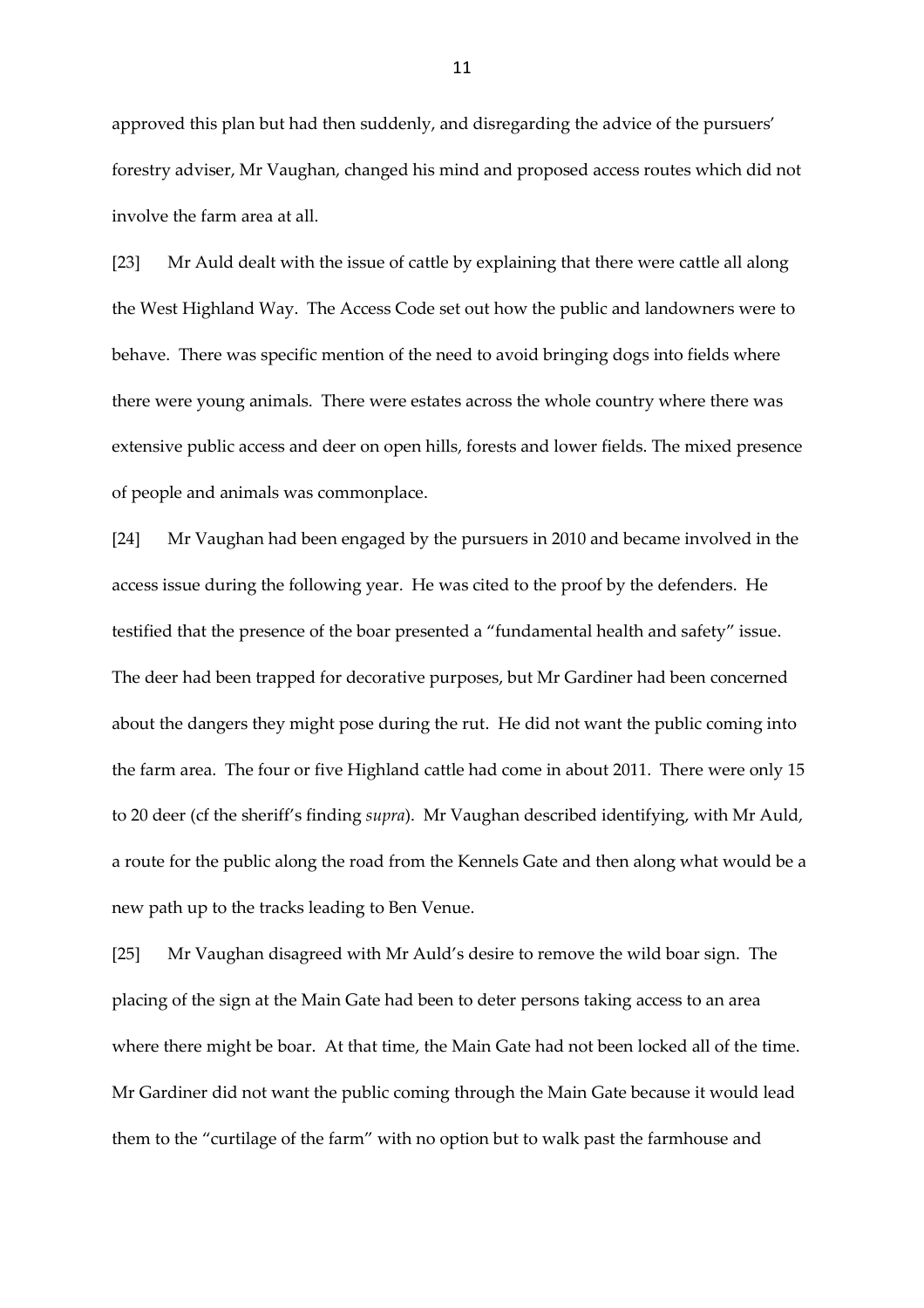buildings. Mr Vaughan's view was that the sign should remain to discourage that happening.

[26] Mr Gardiner had accepted the proposal, which Mr Vaughan recommended, of permitting access at the Kennels Gate. Planning permission had been granted for the new path on this route, for which a £3,000 grant was available. Mr Brandriff had agreed to this route and it had been approved by Dr Brach. Mr Vaughan considered that, at this time, the estate had been in breach of the 2003 Act, having removed a stile at the Kennels Gate and the temporary signage which had been put up. That plan had then been changed and the pursuers' approach, with which Mr Vaughan felt uncomfortable, was that all three gates would remain locked. Mr Vaughan's evidence satisfied the sheriff that the pursuers had addressed:

"the duty incumbent upon [them] in terms of section 3 of the 2003 Act and applied a legitimate subjective test envisaged in *Tuley* [v *Highland Council* (*supra*)] in coming to the decision ... not to open the gates or remove the wild boar sign."

[27] The sheriff made reference to the testimony of Anne Gray, which he did not find helpful, because she had no experience of the pursuers' livestock. Again, he does not describe this evidence. She had been employed as a policy officer by Scottish Land and Estates, a landowners and managers' organisation, which had produced guidance on access. She advised the membership on access issues. She was also a member of other relevant outdoor bodies. She had a farming background, primarily with sheep, beef and some pigs. Ms Gray considered that the description "right to roam" was inaccurate in so far as it might be seen as absolute. She referred to various methods, such as warning notices, which could be used where there was a danger to the public as a result of cattle with calves being in the vicinity of a public access area. She gave evidence about how estates with deer could also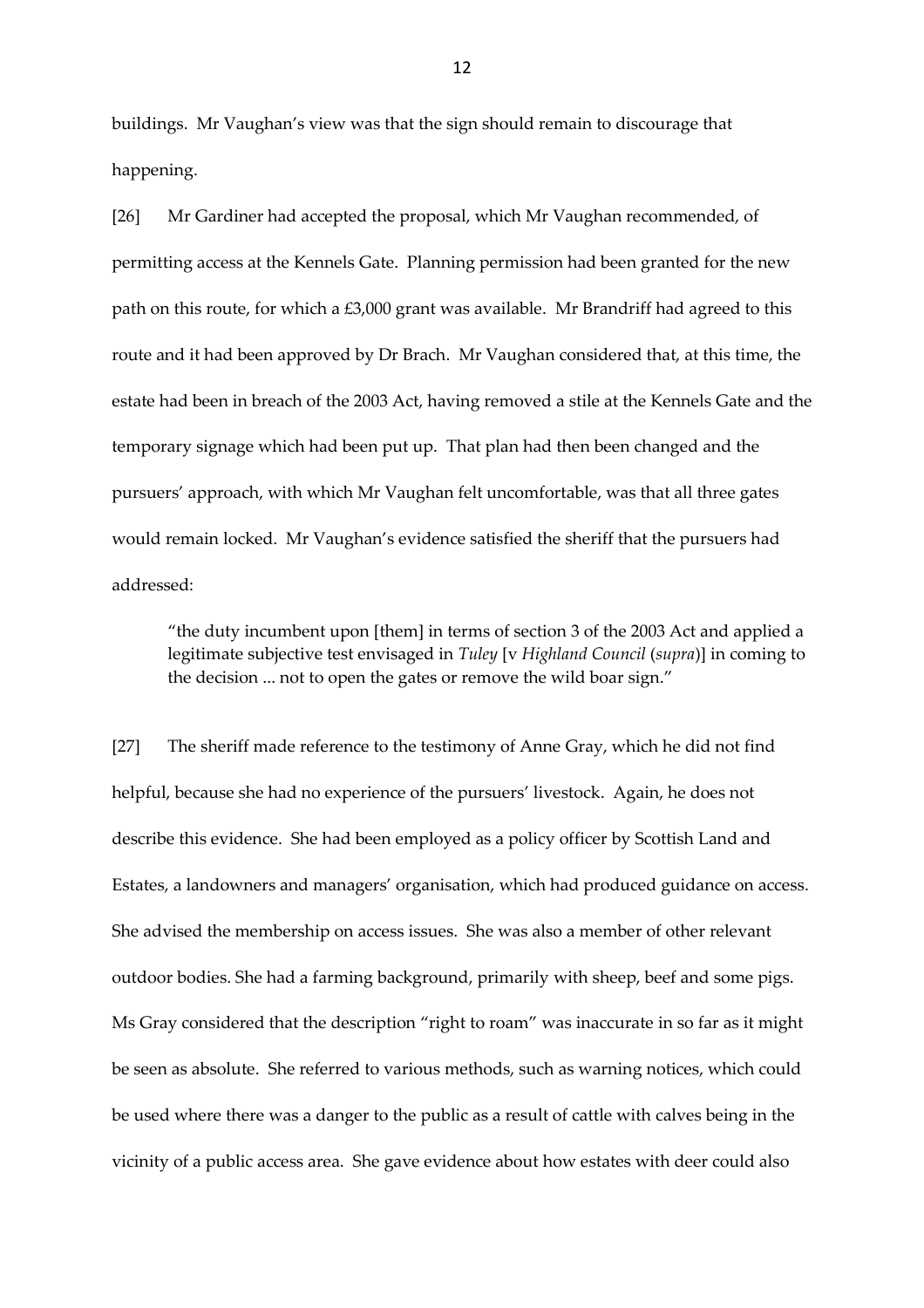use signage during the rut. She accepted that enclosed deer could become aggressive if they felt threatened.

[28] The pursuers had objected to the relevance of the evidence (*supra*), and the underlying averments in the answers to paragraphs 6 and 7 of the Summary Application, concerning the pursuers' offers to build alternative paths and their disregard of Mr Vaughan's advice. The defenders had countered that this evidence was relevant to the issue of "how genuine" the pursuers were about their stated purpose for the locked gates and sign. The sheriff sustained the objection partly on a ground, which had not been advanced, that the averments were part of pre-litigation negotiations, which were privileged. He also stated that he could not see how attempts to resolve the dispute were relevant. Any advice given to the pursuers was equally irrelevant.

[29] In his assessment of Dr Brach, the sheriff did not therefore take into account the pursuers' proposals (ie essentially those which had either been agreed to by Dr Brach or of which he must have been aware) to resolve the dispute or their reaction to the defenders' counter suggestions, although he does appear to have had regard to the defenders' approach when analysing Mr Auld's testimony. The sheriff did not take into account the advice tendered by Mr Vaughan to the pursuers to resolve the matter.

[30] The sheriff explained that he had reached the conclusion that:

"the pursuer's main purpose in locking the gates (at least the Main and Kettles (*sic*) gates) was not directed towards preventing the responsible access-taker exercising statutory access rights … [but] to maintain the enclosure within which there was a working farm with machinery, animals which required protection and animals which at times posed a danger to humans … In particular ... the historical incidents spoken to by the witnesses for the pursuer took place and formed the background to the pursuer taking the decision to lock the gates. [The] pursuer's main concern was in keeping the Main gate and Kettles (*sic*) gate locked. That is because the access points at these gates lead directly to the deer enclosure; once through the gates the access-taker is within the enclosure itself. The access road from both gates leads directly to Drumlean Farm and its curtilage. From the Main gate the access-taker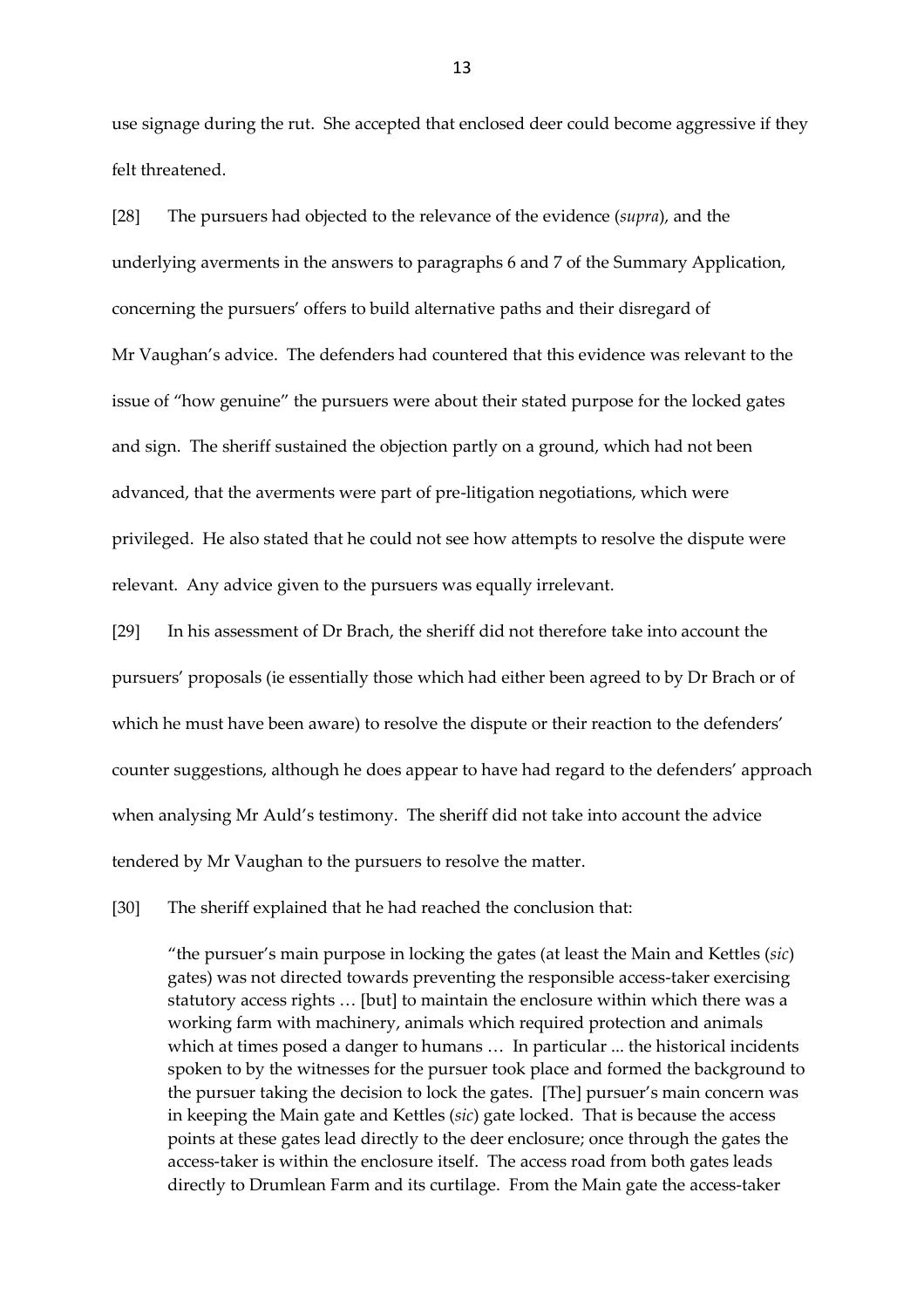requires to pass the wild boar enclosure and out-buildings in which farm machinery is stored."

The sheriff added that there had been two other matters of significance which persuaded him that the pursuers' main purpose was not to prevent responsible access. The first was that what he described as 120 acres was only 10% of the total estate. Secondly, access through the Altskeith gate was "not a real issue" for the pursuers as it did not lead into the "enclosure". Both factors added "credence" to the pursuers' position about the main purpose of locking the other two gates. The reason for putting the boar sign up was because it was what the local council had wanted.

[31] It had been submitted at the conclusion of the proof that, in addition to the residential and farm buildings and the boar enclosure, the whole of the farm land within the deer fence fell to be excluded from land over which access could be taken, because of the operation of the reasonable privacy and unreasonable disturbance elements of section 6(1)(b) of the 2003 Act. This contention, which had not formed part of the summary application, was rejected by the sheriff.

#### **The Sheriff Appeal Court (2017 SLT (Sh Ct) 138)**

[32] The Sheriff Appeal Court observed (at paras [33] and [34]) that, although "purpose" was, following *Tuley* v *Highland Council* (*supra*) to be assessed subjectively, whether an owner was acting responsibly was to be assessed objectively, having regard to, amongst other things, the Scottish Outdoor Access Code.

[33] The SAC dealt first with the issue of timing; that is whether the fact, that an action to enclose land had been completed before the coming into force of the Act, meant that there were no access rights exercisable in respect of that land. The SAC determined that *Aviemore*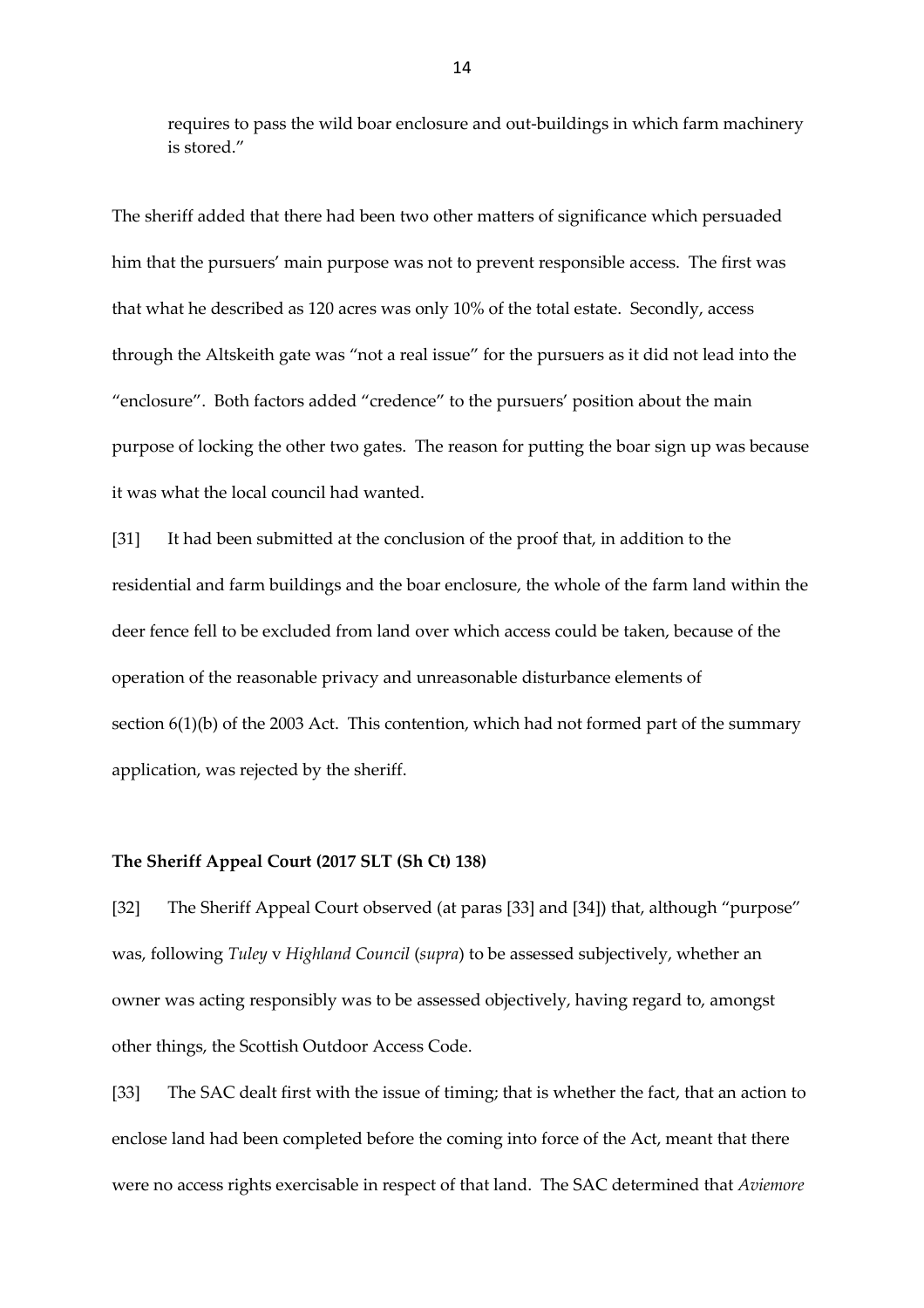*Highland Resort* v *Cairngorms National Park Authority* (*supra*) had been correctly decided on its facts, but the issue there had been concerned only with the removal of a fence constructed before the Act. That was not the position here. The defenders were complaining, not about the erection of the gates in contravention of sub-section 14(1)(b), but upon a continuing failure to unlock the gates, contrary to sub-section  $14(1)(e)$ . In any event, the Main and Kennels Gates had been both replaced and unlocked since the coming into force of the Act. The Altskeith Gate, it had been accepted, ought to be opened.

[34] The SAC reached the view (para [39]) that the sheriff's approach had failed to take into account whether the pursuers' use of the land had been responsible. There was a positive obligation to consider whether gates, which had previously been locked, ought to be unlocked. The farm area was land to which the Act applied (para [42]) and over which access rights were exercisable. Subject to the "purpose issue", the pursuers were not entitled to continue to refuse access to that area by locking the gates or displaying a wild boar sign. [35] On the issue of purpose, the SAC proceeded (para [45]) on the basis that the *dictum* in *Tuley* v *Highland Council* (*supra*) had been correct and that a subjective assessment of the pursuers' "*bona fides* and honesty" was required. On this analysis, the defenders were entitled to explore the evidence about the prior negotiations and the advice tendered. The sheriff had accordingly erred in that regard. He had indulged in a frolic of his own by founding upon privilege, which had not been argued. The SAC did not accept the sheriff's assessment of Dr Brach's testimony, given that he had excluded from his consideration the evidence about the negotiations. The sheriff had rejected much of Mr Auld's testimony because of Mr Auld's approach to the timing issue. The SAC, however, broadly accepted that approach. The sheriff had not based his acceptance of Dr Brach on demeanour. The SAC held (para [50]-[51]) that the sheriff had failed: to make a finding on what the pursuers'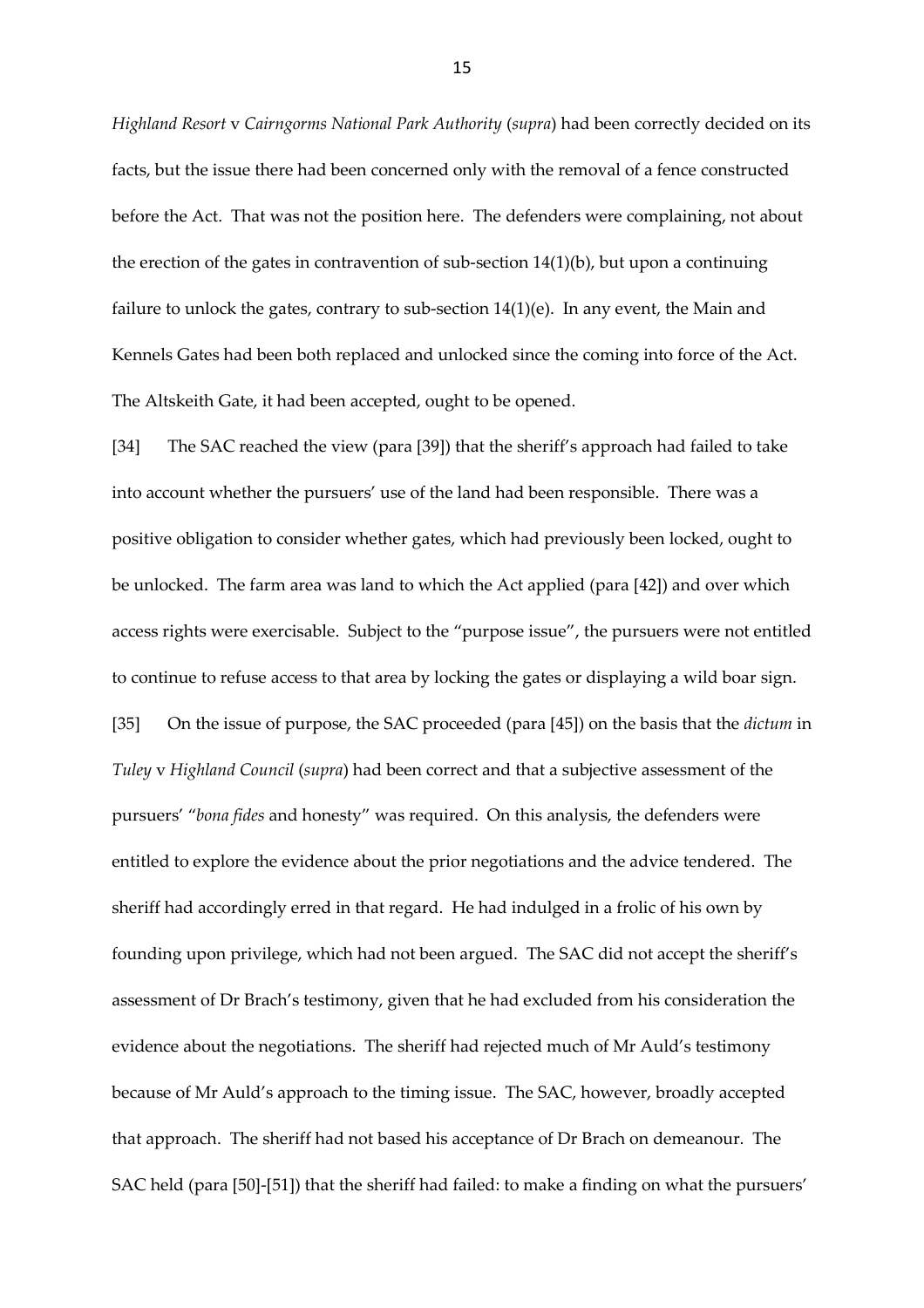purpose was; to have regard to the Access Code; and to appreciate that many of the pursuers' concerns, even if genuine, were of such general application that they could not properly amount to a legitimate purpose under section 14. The licensing requirements of Stirling Council had not required a wild boar sign.

[36] The SAC had regard (paras [55]-[57]) to the strictures in *Clarke* v *Edinburgh and District Tramways Co* 1919 SC (HL) 35 (at 37), *Thomas* v *Thomas* 1947 SC (HL) 45, *McGraddie* v *McGraddie* 2014 SC (UKSC) 12 and *Henderson* v *Foxworth Investments* 2014 SC (UKSC) 203 (at para 67). They considered that the sheriff had been "plainly wrong" in his assessment of Dr Brach because he had not taken into account the excluded material on negotiations and advice. He had erred in rejecting Mr Auld because of his (correct) approach to access rights. The sheriff had given no clear and satisfactory reasons for accepting Dr Brach (cf *Jordan* v *Court Line* 1947 SC 29). In these circumstances, the appellate court could treat the matter as being at large for them to re-determine (*Morrison* v *J Kelly & Sons* 1970 SC 65; *Jordan* v *Jordan* 1983 SLT 539; and *Angus* v *Glasgow Corporation* 1977 SLT 206).

[37] The SAC took (para [59]), as a starting point, Dr Brach's testimony that there were reasons for preventing public access, *viz*. the protection of people, animals and machinery. He had not mentioned a desire to prevent antisocial behaviour, and the references to such incidences were thereby irrelevant. On the dangers to people, both the Act and the Access Code envisaged access over land where cattle and deer were present. Evidence, that their presence provided no basis for excluding the public, had been given by Ms Gray, Mr Auld, Mr Vaughan and Mr Gardiner. Neither Dr Brach, Mr McPhail or Mr Farquhar were in a position to give expert evidence on this, other than perhaps Mr McPhail, whose evidence of danger was confined to calving cattle. In considering the dangers of "enclosed" animals, the size of the farm area had to be taken into account.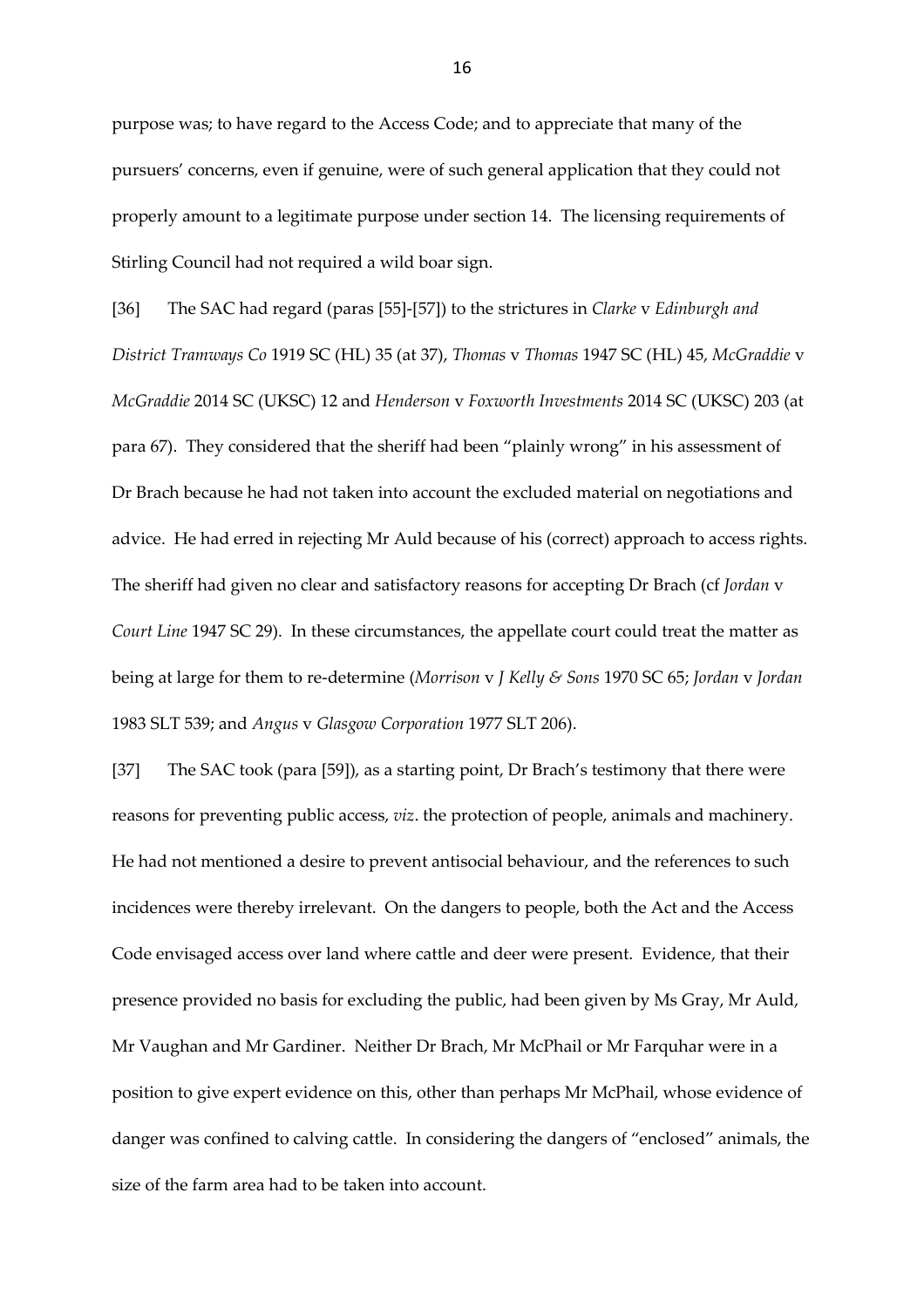[38] Similar considerations applied to the protection of machinery, where there had been conflicting evidence. The excluded material on the negotiations "tended to give the lie" to Dr Brach's assertion that he was motivated by the concerns which he professed to have. There was (para [62]) a clear body of evidence that Dr Brach had been aware of the proposals being advanced on behalf of the pursuers. His avowed concerns were inconsistent with the Access Code. The SAC, having considered the whole of the evidence (para [63]), reached the view that Dr Brach could not genuinely have reached a conclusion that the public should be excluded from the farm as a matter of responsible land management. The pursuers' main purpose in locking the gates had been to deter persons from taking access. The facts that access was available over other parts of the estate, and that the dispute concerned only 10% of the total, "mattered" not. Even if the pursuers' concerns had been genuinely held, the prohibition contained in section 14 would still have applied, because the concerns were so broad as to amount to an argument against access rights in general, rather than to anything particular to this part of the pursuers' estate.

[39] The SAC made certain additional findings in fact. These included that the sign had been re-affixed when the Main Gate had been replaced. All three gates had been used since the coming into force of the 2003 Act. The effect of locking them and erecting the sign had been to prevent or deter members of the public from obtaining access to the estate. Any risks posed by cattle or deer were no greater than normal. The Access Code had envisaged that members of the public could take access in the circumstances. Any risks to the pursuers' machinery were no greater than those applicable to farms generally.

[40] The SAC made detailed findings on the negotiations between the parties, including that proposals to create routes through the farm had been advanced by the pursuers, notably by Mr Brandriff and Mr Gardiner. Mr Vaughan had agreed a route with Mr Auld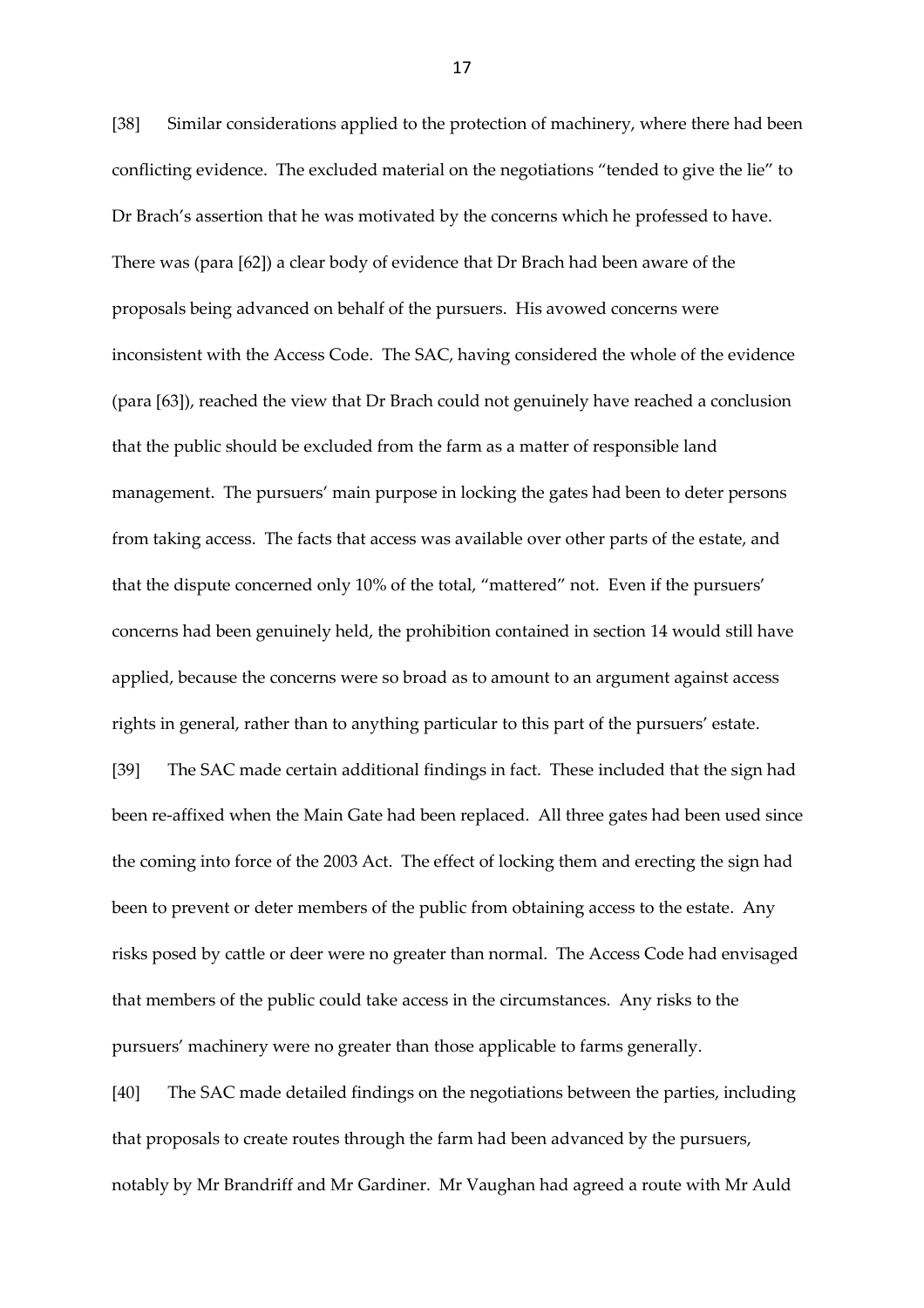for public access through the Kennels Gate and around the buildings and wild boar enclosure towards the tracks leading to Ben Venue. Planning permission had been granted for this. Dr Brach had been aware of the nature of the proposals for public access. His view that the public should be excluded in order to protect the public and the animals was not informed by any expert advice or the Access Code. The pursuers had failed to act on Mr Vaughan's advice that keeping the gates locked was in breach of their duties under the 2003

Act.

[41] The SAC quashed the sheriff's operative findings in fact and law and substituted the following:

"2. With the exception of the buildings on the estate, their curtilage and the area of the wild boar enclosure, the Drumlean Estate was land in respect of which access rights were exercisable under the Land Reform (Scotland) Act 2003.

3. The pursuer's main purpose in locking the Main Gate, Kennels Gate and Altskeith Gate, and in having in place the sign bearing the words 'Danger Wild Boar', was to prevent or deter persons entitled to exercise access rights in respect of the Estate from doing so, contrary to section 14(1) of the 2003 Act.

4. The pursuer contravened section 14(1)(a) of the 2003 Act by putting up the sign bearing the words 'Danger Wild Boar' at the Main Gate.

5. The pursuer breached section 14(1)(e) of the 2003 Act by locking the Main gate, Kennels gate and Altskeith gate.

6. The pursuer breached section 14(1)(e) of the 2003 Act by failing to unlock the Main gate, Kennels gate and Altskeith gate."

## *Submissions*

### *Pursuers*

[42] The pursuers maintained that the SAC had erred in distinguishing *Aviemore Highland Resort* v *Cairngorms National Park Authority* (*supra*). The same considerations applied to a locked gate, which had been installed prior to the coming into force of the Act, as they did to a fence. The 2003 Act did not grant a power to order the unlocking of gates which had been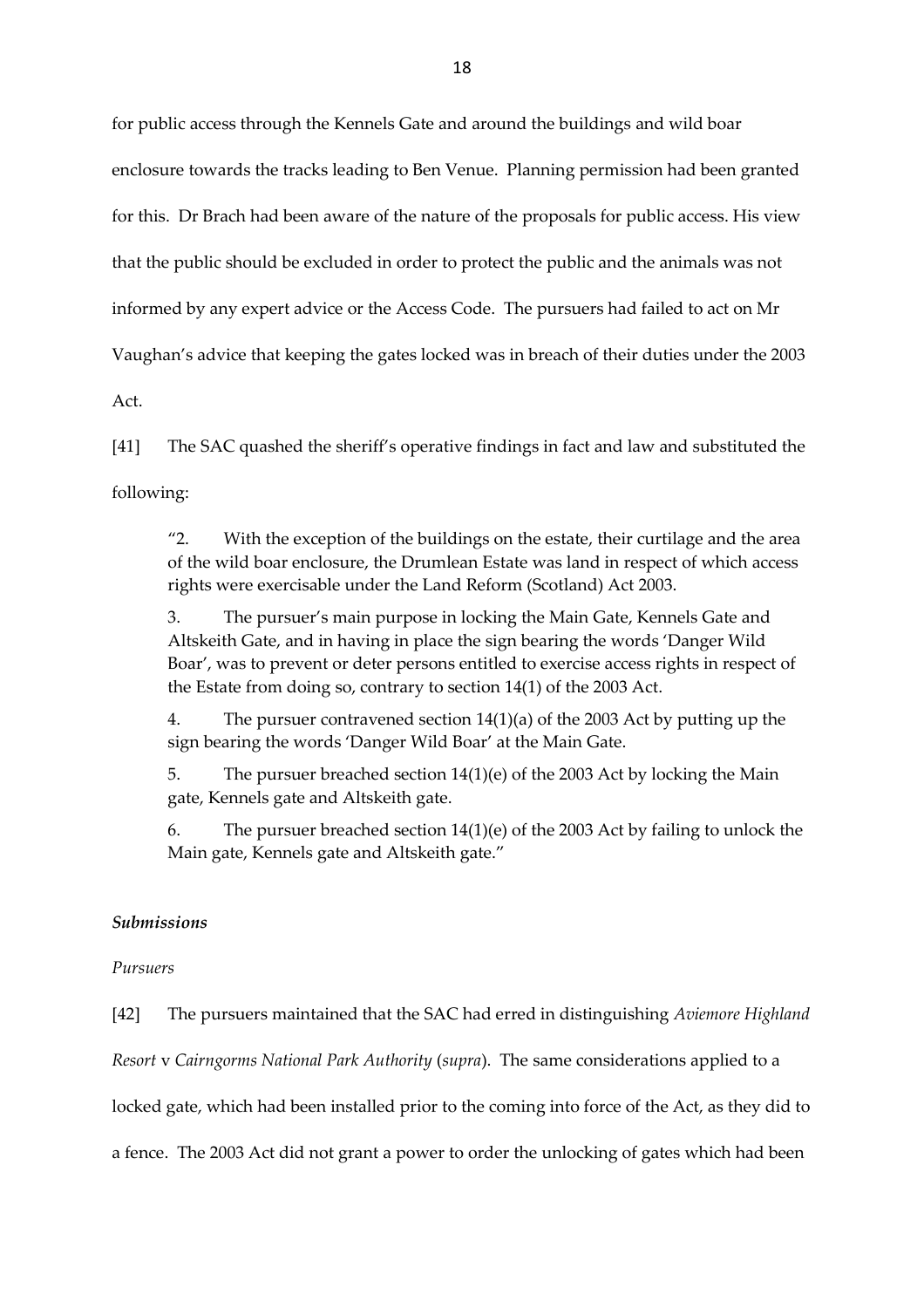locked prior to the Act. A landowner was not obliged to take active steps to provide access to his land. The SAC's decision had effectively overruled *Aviemore Highland Resort*.

[43] The subjective approach in *Tuley* v *Highland Council* (*supra*) had been correct. A landowner was entitled to take appropriate action to prevent what might otherwise be lawful access as part of responsible land management. This was contrary to the approach of the SAC; that access rights were exercisable over all land, unless it fell within the exceptions in section 6. The reasons for the pursuers' actions had been the subject of uncontradicted evidence about the conduct of previous access takers. The SAC had erred in holding that: (1) the sheriff should have had regard to irrelevant evidence, namely the discussions between the parties, in determining the credibility of Dr Brach; (2) the assessment of purpose "must" involve an examination of the landowner's *bona fides* and honesty. *Tuley* v *Highland Council* had stated only that the assessment may include *bona fides*. There was a distinction between that and credibility. If *mala fides* were put in issue, it had to be averred; and (3) it was open to the SAC to consider matters *de novo*. They had failed to take into account the sheriff's advantage of having seen the witnesses (*Clarke* v *Edinburgh & District Tramways Co* (*supra* at 36-37); *Thomas* v *Thomas* (*supra*); *McGraddie* v *McGraddie* (*supra*) at para [2]; *Piglowska* v *Piglowski* [1999] 1 WLR 1360 at 1369). The SAC had erred in having regard to the Access Code and thereby recasting the purpose test as an objective, rather than a subjective, one. They had erred in failing to have regard to the small percentage (10%) of the estate over which the pursuers sought to restrict access. The rest of the estate was open to the public.

[44] If the sheriff had been in error in excluding the irrelevant evidence from consideration, the SAC ought to have remitted the case for reconsideration by the sheriff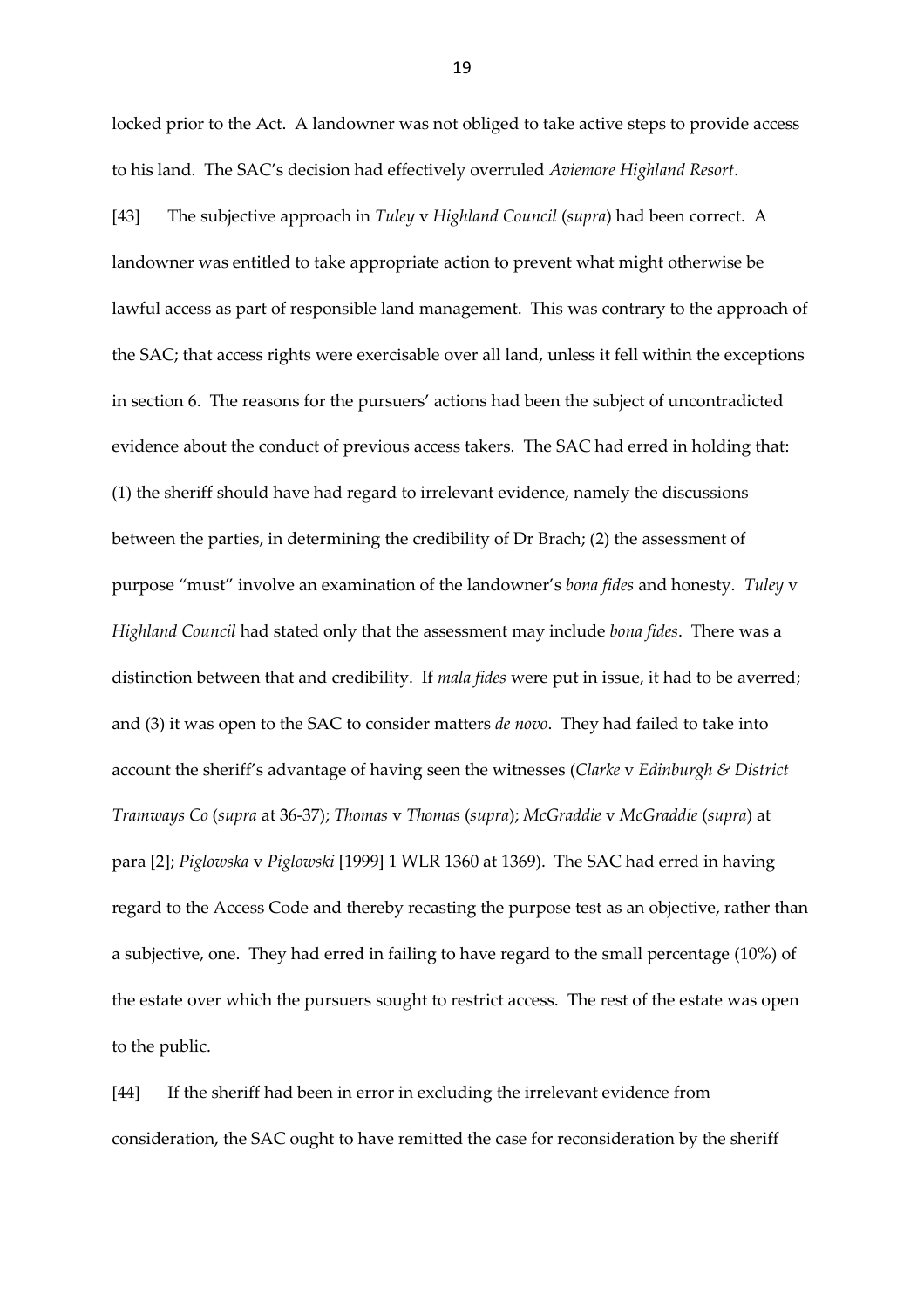(Courts Reform (Scotland) Act 2014, s 111(1)(a)(iv)). They had given no reasons for rejecting the pursuers' motion to do so.

[45] The SAC had erred in concluding that Dr Brach could not genuinely have reached his conclusion that the public ought to be excluded as a matter of responsible land management. Such a conclusion was unreasonable on the evidence. The SAC had directed themselves solely to Dr Brach's testimony. In assessing whether the sheriff had erred, it was not enough simply to say that it should be disregarded. They required to determine whether the sheriff had been "plainly wrong". They had not done that. There was unchallenged evidence that both the Main and Kennels Gates led directly and only to the farm buildings. The route to Ben Venue was by using the Altskeith Gate. The "wild deer enclosure" contained a working farm, with machinery, deer and cattle requiring protection. The livestock could pose dangers to humans. The SAC had misstated the position that the evidence had been that the presence of cattle and deer provided no basis for excluding the public. Neither Ms Gray, Mr Vaughan or Mr Gardiner had given evidence to that effect. [46] The SAC had failed to set out adequate reasons for rejecting the submissions of the pursuers, or the evidence of the pursuers' witnesses. They had looked at the evidence on an item by item basis, rather than as a whole. They had disregarded vast tracts of testimony about the historical incidents. They did not explain why they rejected the evidence from Mr Vaughan that the wild boar sign had been put up because Stirling Council had requested this. They had failed to set out the basis upon which they had made findings of fact in relation to Mr Brandriff, who had not given evidence. They had erred in failing to dismiss the appeal as academic, given that the remedial measures in the notice specified the removal of a fence, rather than the unlocking of gates.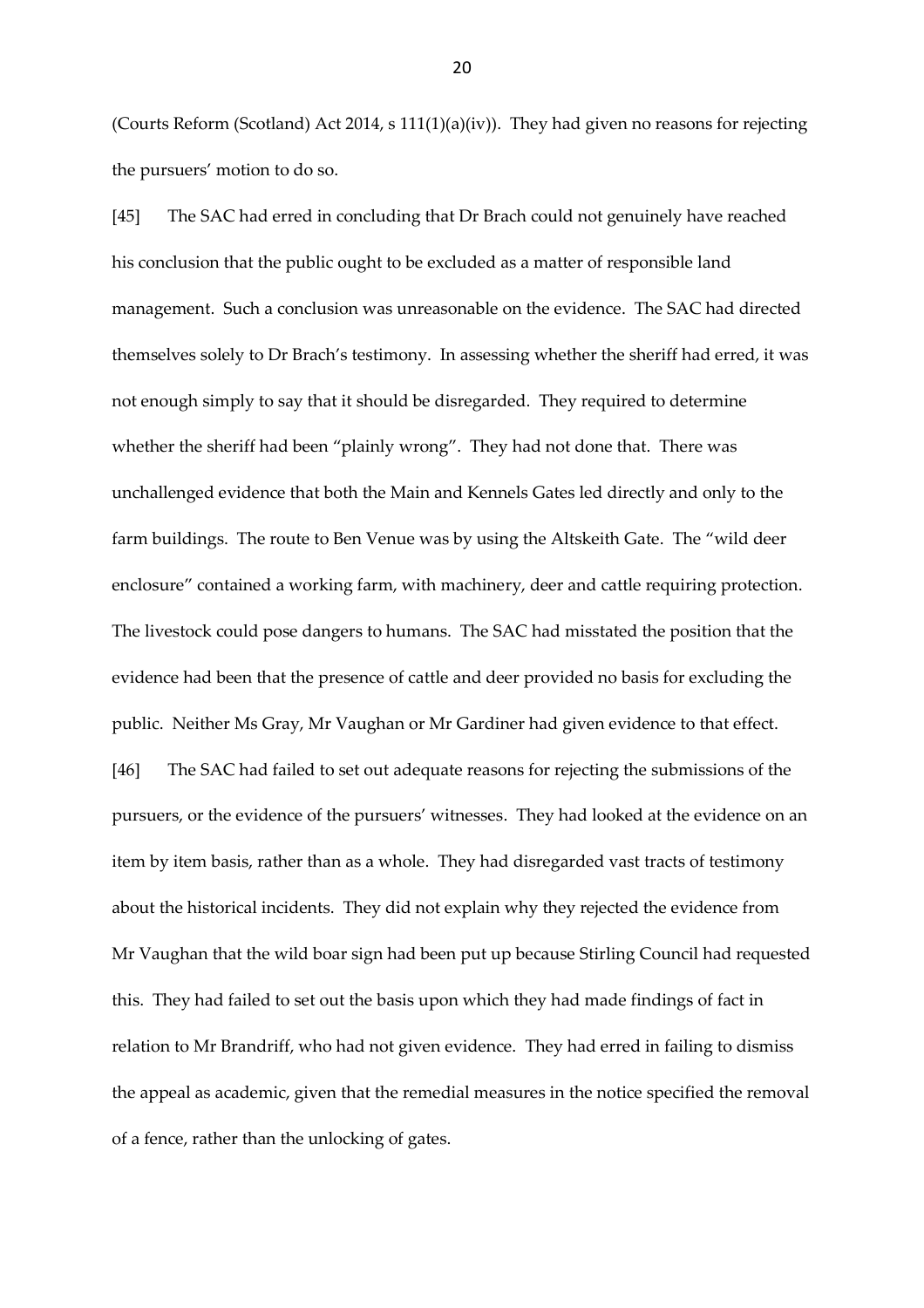[47] The hearing before the SAC had not provided a sufficient guarantee of the pursuers' Article 6(1) Convention rights, given that they had: not heard the evidence; failed to have regard to the whole evidence; and not provided reasons for their conclusion. This all amounted to an incompatible interference with the pursuers' right to property under Article 1 of the First Protocol. There had to be a very clear intention to alter the rights of landowners. The Act had to be compliant with the Human Rights Act 1998 and a clear statement that the 2003 Act had intended to affect the rights of landowners was needed (cf *Wilson* v *First County Trust (no. 2)* [2004] 1 AC 816 at paras 90, 94-99, 153, 179-197 and 219).

#### *Defenders*

[48] The defenders submitted that the SAC's approach to *Aviemore Highland Resort* v *Cairngorms National Park Authority* (*supra*) had been correct. That case did not involve a course of conduct after the Act had come into force or a failure to make changes required by the Act. The defenders' notice was based on the pursuers' continuing conduct by locking, or failing to unlock, gates and to remove a sign. All three gates had been in use since the coming into force of the Act. There had been no retrospectivity (cf *Wilson* v *First County Trust* (*supra*)).

[49] The remarks on purpose in *Tuley* v *Highland Council* (*supra*) were expressly *obiter*. There was a logic in adopting an objective approach. If a subjective one were taken, that would conflict with the other sections of the 2003 Act, including those on responsibility and the need to have regard to the Access Code. It would be strange if a landowner could rely upon his own opinion to escape from the consequences of a section 14 notice. A subjective approach would conflict with the objective approach in section 1 relative to the purposes for which access could be taken. What the pursuers had done here was exclude the public from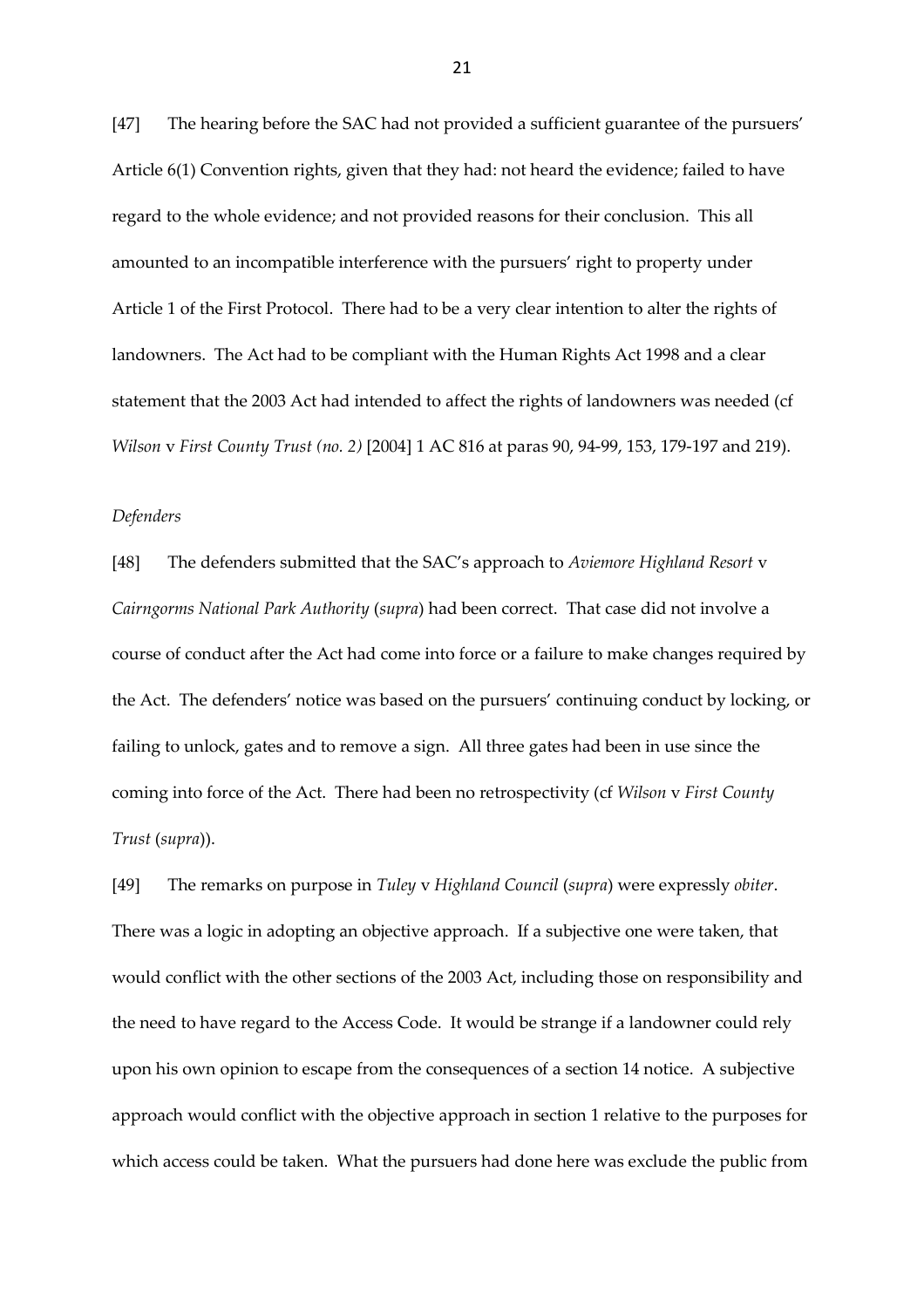land which had no special features. All that they were saying was that it was not appropriate for the public to access this type of farm, when the 2003 Act dictated otherwise. [50] A landowner could not escape from the requirements of the Act simply by claiming that his purpose was to avoid a risk inherent in access rights generally. That would not be a purpose, but a motive or reason for disagreeing with the existence of these rights. There was no evidence that the pursuers had excluded the public because of past events. Dr Brach said that it was to protect people, animals and machinery. There was no evidence that the risks to the public entering the deer fenced area were any greater than the norm when public entered areas with cattle, deer or boar. There were no findings of any particular risk specific to the pursuers' estate.

[51] The evidence about the discussions regarding access had been relevant to the question of whether the pursuers genuinely held the concerns which they founded upon. The same applied to the pursuers' failure to act on their expert's advice. The putting forward of proposals for public access was inconsistent with a contention that the public required to be excluded as a matter of good estate management. Dr Brach had sought to distance himself from the discussions and only latterly accepted that he had discussed the issue with his staff. The pursuers had themselves averred that they had sought to engage constructively in relation to access. The evidence which the sheriff had excluded had tended to show that this was not the case. There had been no argument supporting a case of privilege.

[52] The SAC had given ample reasons for its decision. They were correct to say that the percentage of the area relative to the total estate did not matter. The absence of Mr Brandriff did not prevent the SAC from making findings based on the documents proved. The SAC had not reversed the sheriff's findings on credibility and reliability, based on demeanour.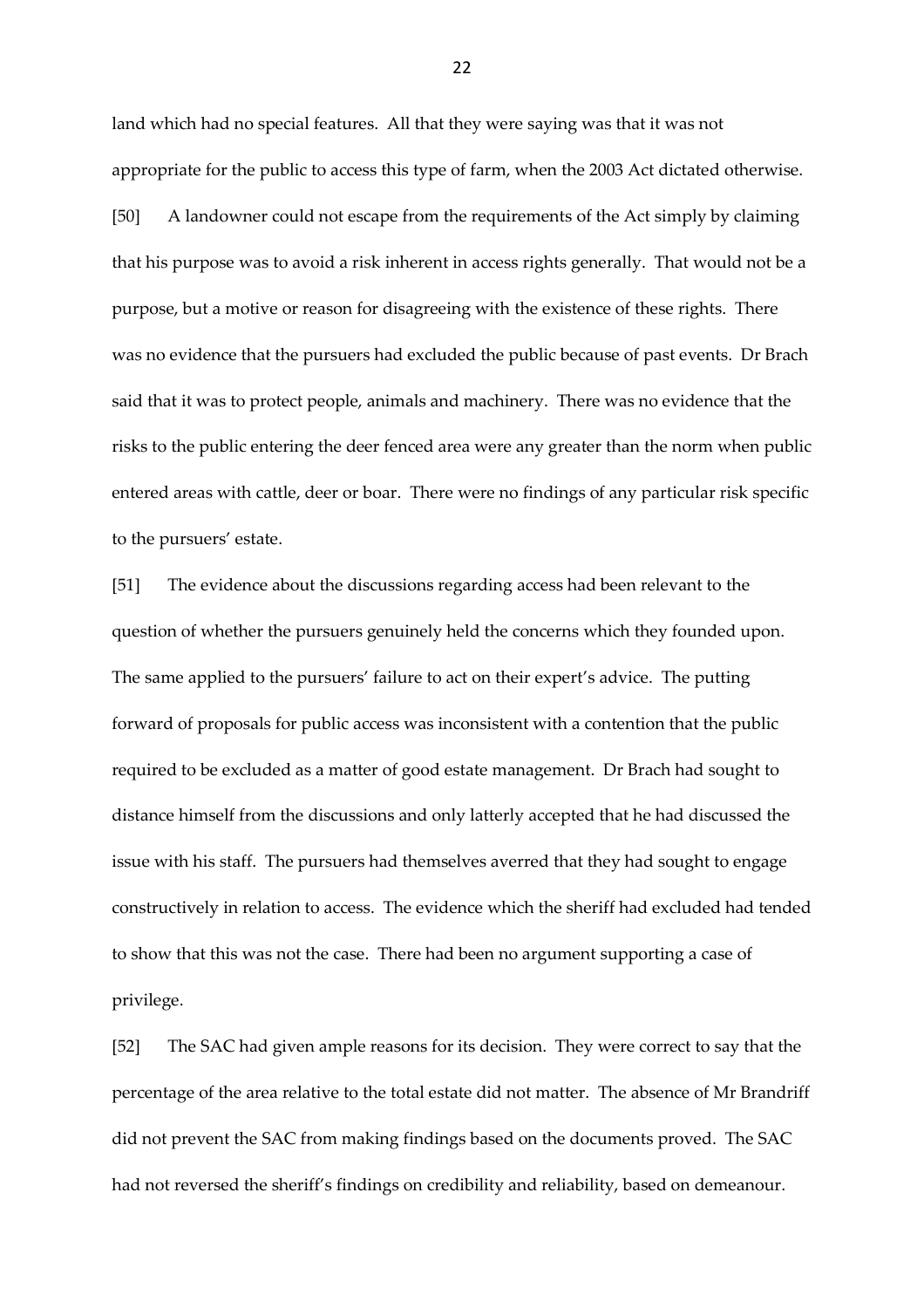They had re-evaluated the case because the sheriff had disregarded an entire chapter of relevant evidence in reaching his view. The sheriff had rejected Mr Auld's evidence because he had erroneously considered that Mr Auld had misunderstood access rights. He had failed: to make a finding on what the pursuers' purpose had been, beyond a general one about its legitimacy in farming terms; to take account of the provisions of the Access Code concerning the public in areas containing livestock; and to consider whether any of the concerns advanced were specific to the pursuers' estate. He had erred in his whole approach to the evidence. There had been no need for the SAC to hold that the sheriff had been plainly wrong when there was a material error of law, findings in fact without an evidential basis and a failure to consider relevant evidence (*Henderson* v *Foxworth Investments* (*supra*)).

[53] The SAC had been entitled to reject the sheriff's finding on the pursuers' purpose because: (i) it was made without reference to the excluded material; (ii) there was no explanation as to why Dr Brach was to be regarded as credible and reliable; and (iii) it was made without reference to the Access Code. The sheriff ought not to have derived support from Mr Farquhar or Mr McPhail, as they had no relevant expertise or experience. The SAC had approached the case on the basis that the *obiter dictum* in *Tuley* v *Highland Council* (*supra*) had been correct. Even on a subjective view, the SAC had been correct to hold that the purpose was not a legitimate one. Once the matter had come to be at large for the SAC, it was possible to infer that the purpose was to create an obstacle to access and Dr Brach's evidence fell to be rejected.

[54] The Human Rights grounds should be refused as vague and lacking in specification. It was not suggested to the SAC that it had not complied with Article 6. There was no basis for considering that the pursuers' Article 1 Protocol 1 rights were infringed. This had not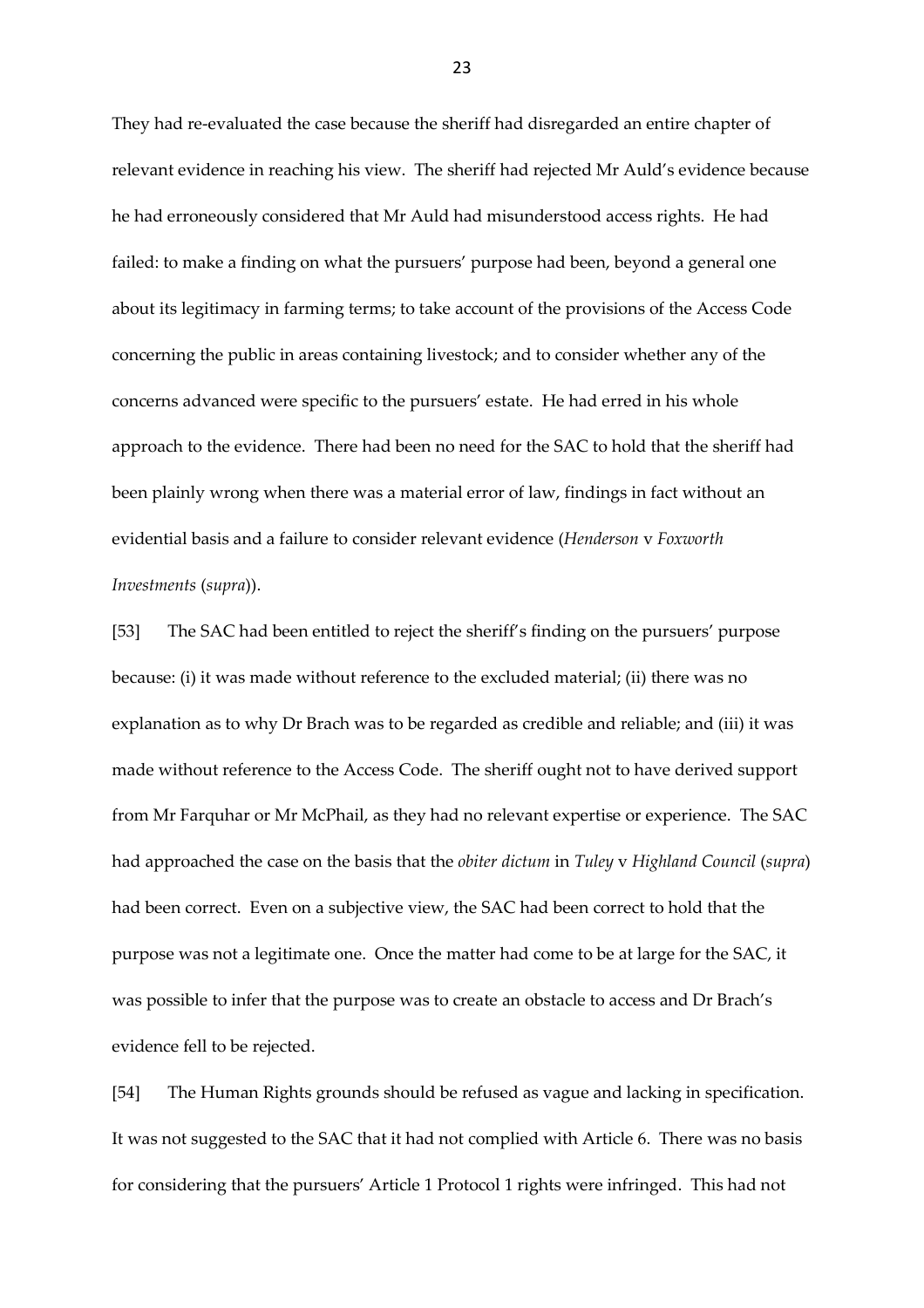been submitted to the sheriff or the SAC. The case was not academic because the court could vary the notice or the defenders could take remedial action by unlocking the gate. The court should not remit the cause to the sheriff given that it could reconsider the case on the basis of the transcription of the proof (*MacLeod's Legal Representatives* v *Highland Health Board* 2016 SC 647).

## **Decision**

[55] Section 1 of the Land Reform (Scotland) Act 2003 specifies that everyone has the right to be on and to cross over all land, other than that excepted under section 6, for recreational purposes or educational activities. Section 6 excludes, in practical terms, access rights in relation to a person's residence and such adjoining land as is sufficient to afford a reasonable measure of privacy and protection against unreasonable disturbance (ie usually, any garden ground). In this case, therefore, such of the farm buildings as are lived in by persons, and a reasonable amount of land around them, would be excepted from the land covered by the Act. Section 6 also excludes non-residential buildings, their curtilages and compounds or enclosures containing a structure of some kind. Therefore, an area, as yet undefined, around the farm buildings could also be excepted from land over which the 2003 Act rights exist. It may be that the limited amount of enclosed land, which housed the wild boar, might be excepted too, at least if it contained a structure. However, other than the belated attempt at the end of the proof, which was noted and rejected by the sheriff, it was not contended that any of the section 6 exemptions could apply to the entire farm area (the 120 hectares) or to the specific areas of land, some 100s of metres away from the farmhouse and buildings, upon which the locked gates and boar notice were situated.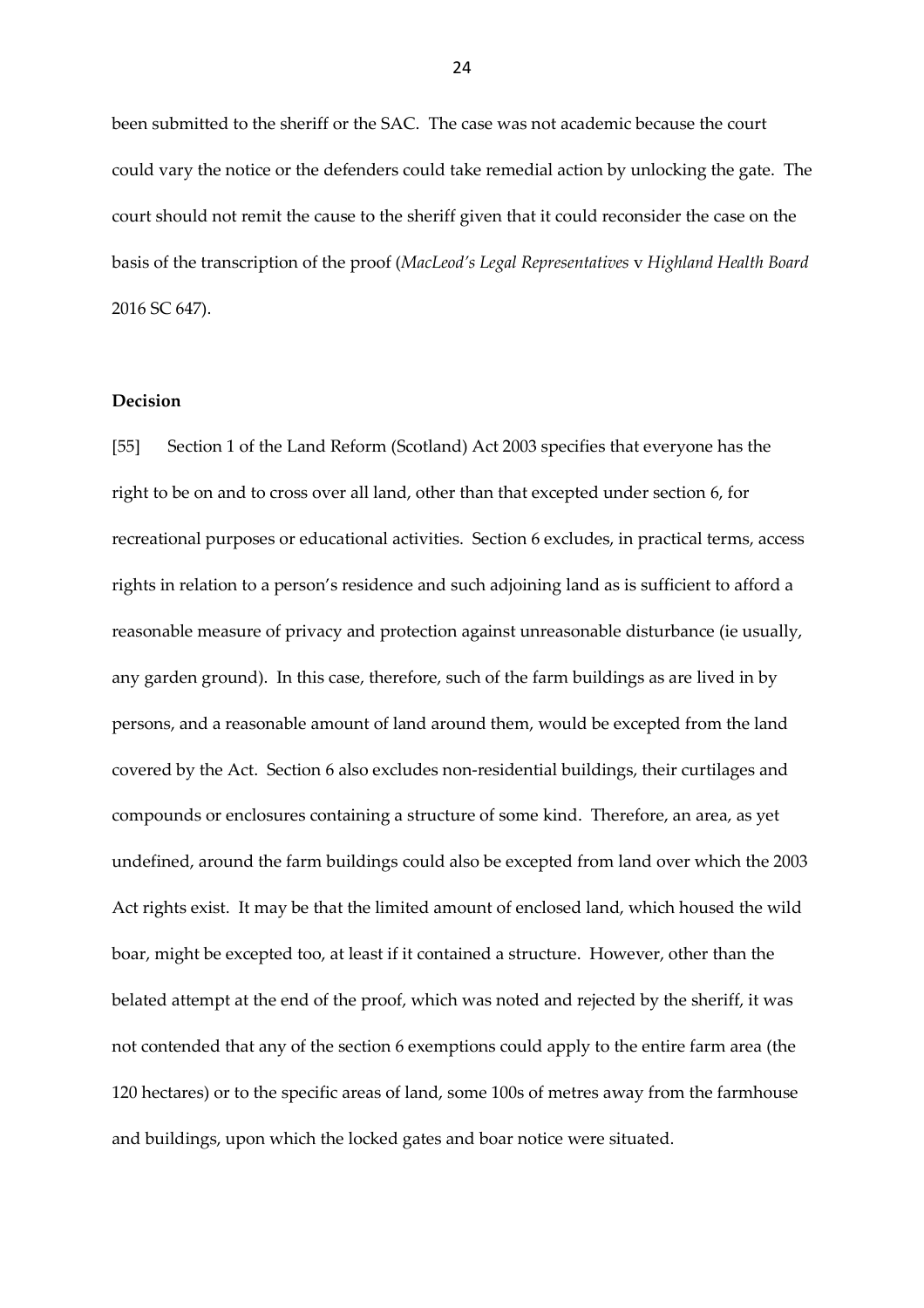[56] The sheriff was correct to reject the contention concerning the possible exemption of the farm area, including the locations of the gates and sign, because such a case was not included in the summary application. In any event, such a proposition would have been bound to fail, standing the extent of the area under consideration. The contention was not revived on appeal.

[57] On the face of the legislation, everyone has the right to be on or to cross the pursuers' estate, including the extensive wooded, pasture and hillside parts of the farm. It is tolerably clear from the maps, and despite an absence of specific findings from the sheriff, that the Kennels and Main Gates (as well as the Altskeith Gate) did once permit access across the farm area to the paths leading up to the attractive hillside slopes over which routes to Ben Venue are marked. However, the right would permit a person to be on the farm even if he or she did not wish to climb the hill, but only sought to stand and admire the deer, cattle or boar. All of this is entirely without prejudice to the pursuers' right as landowners to erect such fences or walls in the vicinity of the farmhouse and other buildings sufficient to protect the privacy and safety of persons living and working there and the security of items, such as machinery, kept there. If there were a dispute about what expanse of land this might cover, the pursuers could seek a declarator, under section 28 of the 2003 Act, seeking to exclude specific areas from those over which access could be taken (eg *Snowie* v *Stirling Council* 2008 SLT (Sh Ct) 61; *Gloag* v *Perth and Kinross Council* 2007 SCLR 530).

[58] The first question is whether the SAC were correct, and the sheriff wrong, in understanding the *ratio* of *Aviemore Highland Resort* v *Cairngorms National Park Authority* 2009 SLT (Sh Ct) 97. The pursuers' argument, which the sheriff accepted, came to be that, if an area of land, which would otherwise be covered by the 2003 Act, was already enclosed before the Act came into force, there was no obligation on the landowner to facilitate access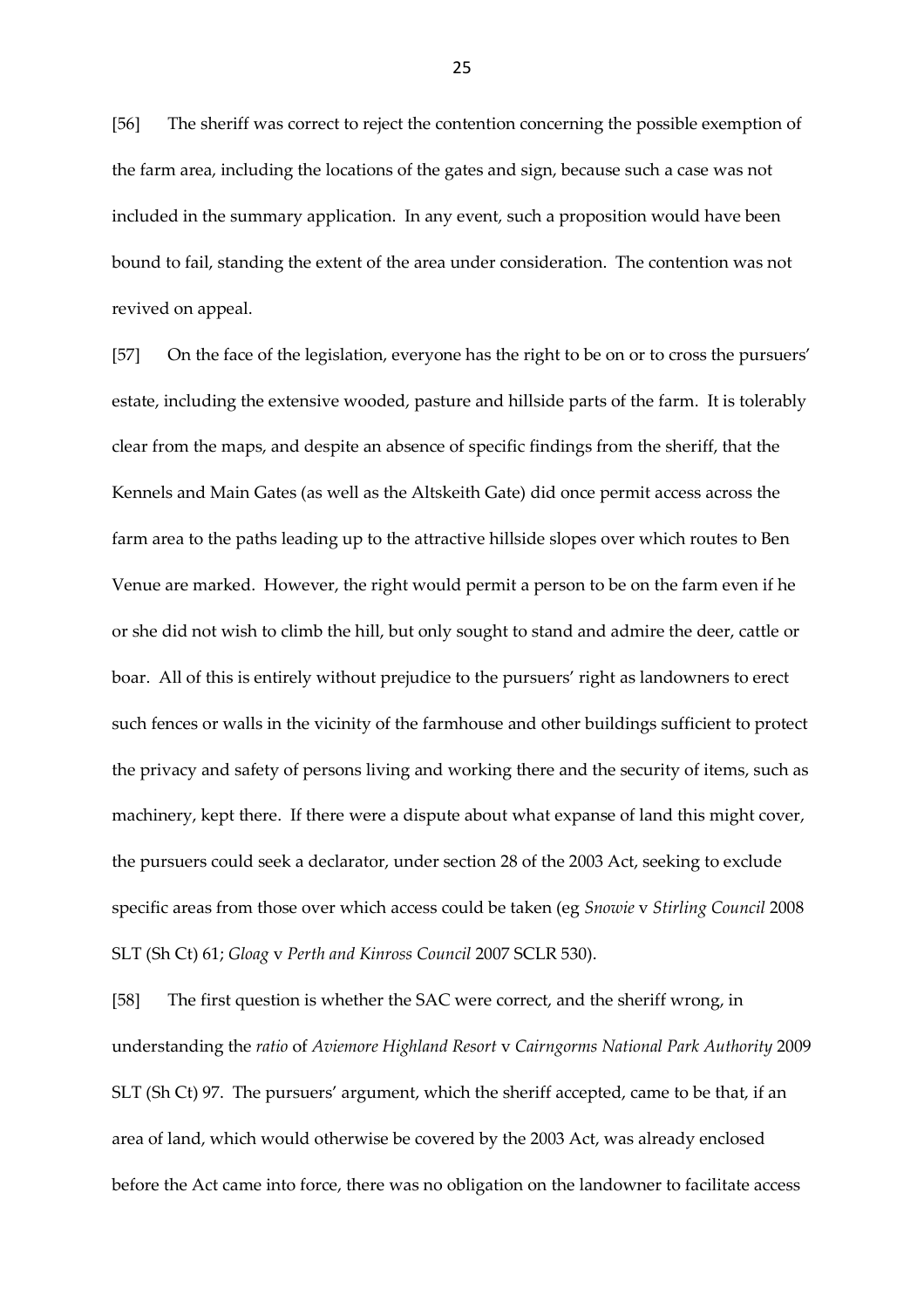to that land by, for example, unlocking locked gates or providing stiles. Although a fit person may manage to climb these obstacles, and would thereafter be entitled to be on the land enclosed, the pursuers contended that the landowner was under no obligation to facilitate his access, or egress. The court is unable to sustain this contention.

[59] Unless the land is excepted under section 6, it is land to which the rights attach. It then becomes the duty of the landowner under section 3 to use and manage it, and otherwise conduct the ownership of it, in a way which, as respects those rights, is responsible. In this case, where there is a right to cross and to be on the farm area, the only responsible action is to permit the rights to be exercised by allowing access to the area. This must involve unlocking any gate or gates and removing any signs which prevent or deter such access.

[60] *Aviemore Highland Resort* v *Cairngorms National Park Authority* (*supra*) concerned a notice under section 14(2) concerning an act (putting up a fence) said to have been in contravention of sub-section 14(1)(b) of the 2003 Act. It sought removal of the fence on that basis. The problem was that the fence had been put up before the Act had come into force. There was thus, as the Sheriff Principal (Young QC) held, no breach of section 14(2) which specifies that the conduct had to have "been done in contravention of sub-section (1)". In so far as it so decides in relation to a positive act under sub-section 14(1)(a), it may have been correct. That is not, however, to say that the defenders in that case could not have, as the defenders have done here, proceeded under section 14(1)(e) (take, or fail to take, any other action), which is what would be involved, at least in a situation where gates have been replaced or are periodically unlocked. It is true that the Sheriff Principal expressed a general view (at 100) that "the submissions for the pursuers are to be preferred". These submissions had included (at 99) a statement that no notice under section 14 could competently be served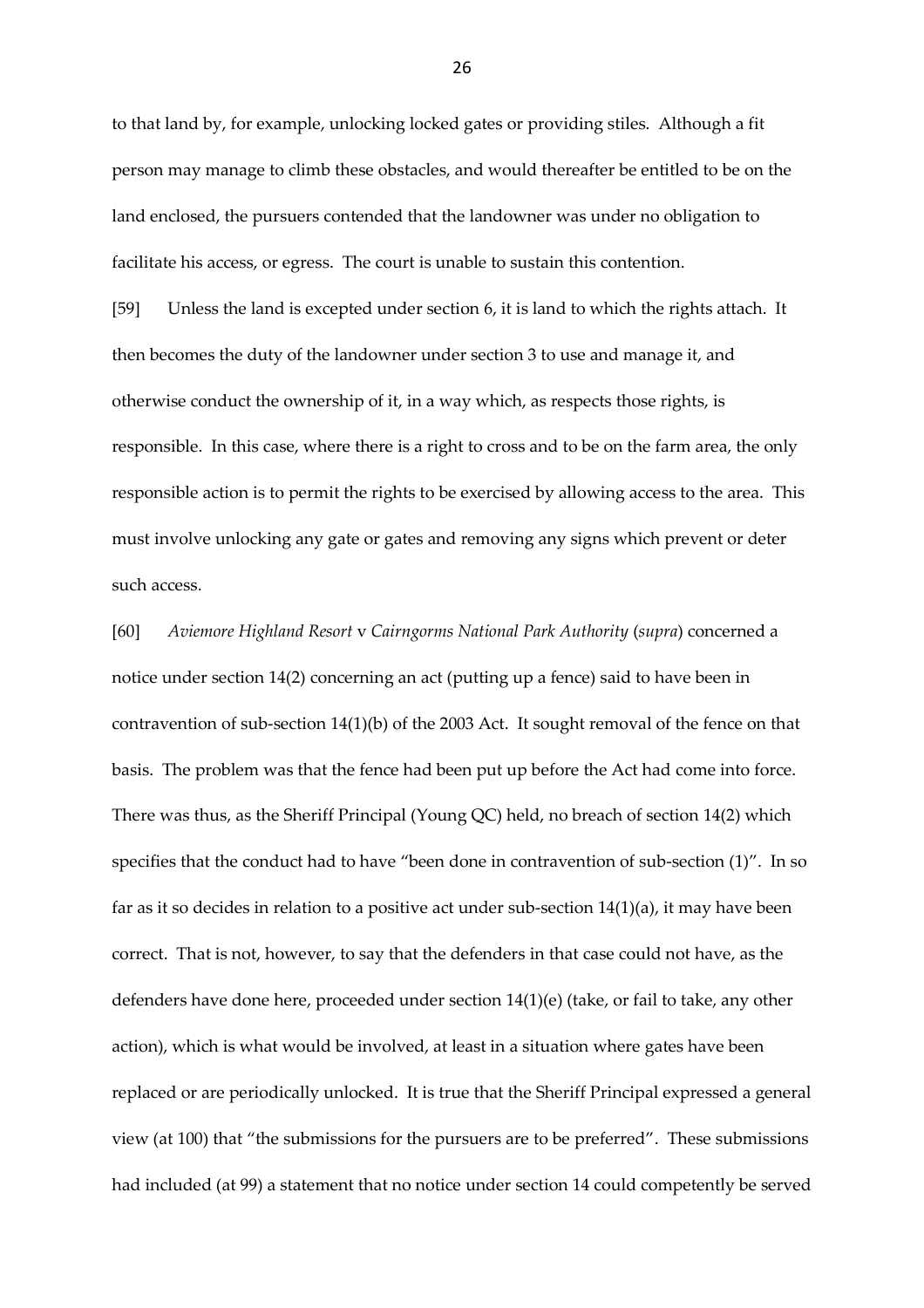in respect of works, actions or omissions prior to the coming into force of the Act. That proposition is too broadly stated. In so far as the Sheriff Principal may be understood as having sustained that submission, he was in error. If a particular action prevents the exercise of the general right, the landowner may, under sub-sections 14(1)(e) and (2), be required to take remedial steps to undo any action, including the locking of a gate, or to remove a sign or unlock a gate which he has "failed" to remove or unlock as part of his duty of responsible management of his land, having regard to the right under section 1.

[61] The court agrees with the SAC on this point. The land in question was land over which access rights under the 2003 Act were exercisable. The defenders were, as a generality, entitled to take action in respect of these rights under section 14(1). The pursuers' contention to the contrary accordingly falls to be rejected.

[62] The second issue is whether the SAC and the sheriff were correct to follow the *obiter dictum* in *Tuley* v *Highland Council* 2009 SC 456 (Lord Eassie, delivering the Opinion of the Court, at para [41]) to the effect that, when the court is determining the purpose of the action complained of, it ought to be looking into the mind of the landowner in order to ascertain, subjectively, his honesty or "*bona fides*" in maintaining that the act was not to prevent or deter exercise of the public's 2003 Act rights. In determining this issue, the court must search for the meaning of the words used in section 14(1) of the 2003 Act. It must ascertain the intention of Parliament expressed in the statutory language in its particular context (*MacMillan* v *T Leith Developments* 2017 SC 642, LP (Carloway) at para 54, citing *R (on the application of Spath Holme)* v *Secretary of State for the Environment, Transport and the Regions* [2001] 2 AC 349, Lord Nicholls at 396-7, citing in turn *Black-Clawson International* v *Papierwerke Waldhof-Aschaffenburg* [1975] AC 591, Lord Reid at 613). An appropriate starting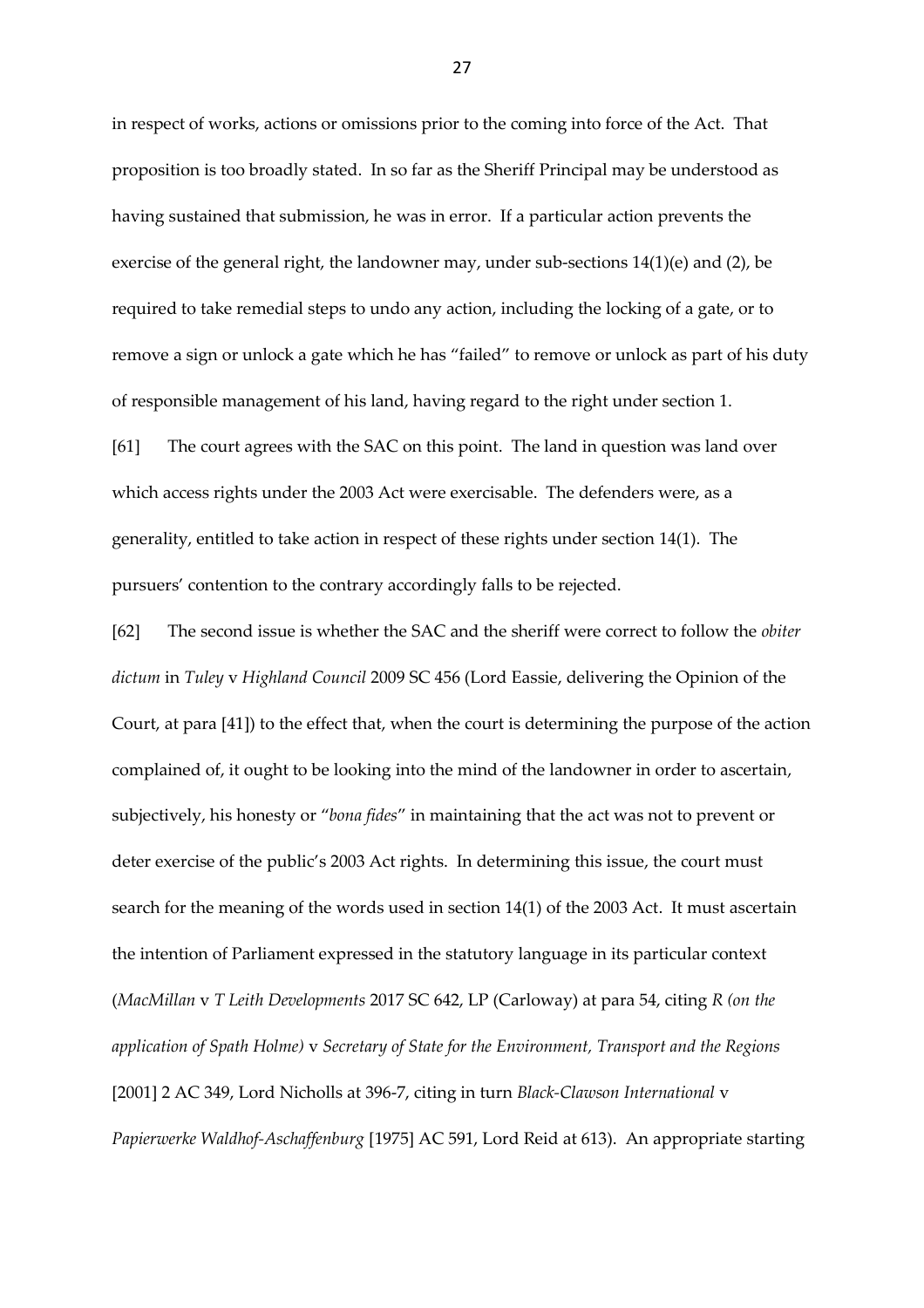point is that the language is to be taken to bear its ordinary meaning in the general context of the statute (*ibid*).

[63] Section 14 provides that the landowner cannot do certain acts "for the purpose or for the main purpose of preventing or deterring any person" from exercising his or her access rights under the Act. The context of this prohibition is a regime in which persons can access rights for recreational purposes or educational activities (s 1), with both parties having an obligation to act responsibly (ss 2 and 3), having regard to the Scottish Outdoor Access Code (s 10). What is envisaged is a national scheme involving access to land for certain purposes. These have to be judged objectively; that is, for example, according to what the reasonable person would regard as a recreation and not what an individual considers to be his or her, perhaps unique, form of play. Responsibility and the concept of duty also have in mind objective standards, including reasonableness. Similar considerations apply to determining areas of land to be excepted under section 6 as affording a reasonable measure of privacy. This has to be done using the standard of the reasonable person (*Snowie* v *Stirling Council* (*supra*), Sheriff Cubie at para [51]).

[64] Section 14 does not refer to the landowners' purpose as such but to the landowners' acts which are what have to be looked at, if necessary by the court, objectively to see what their purpose or main purpose is. By purpose is meant their aim objectively ascertained and not the particular landlords' intention or motive (see the distinction in *Cheshire West and Chester Council* v *P* [2012] PTSR 1447, Munby LJ at para 75, reversed on other grounds at [2014] AC 896). Were it otherwise, identical factual situations could result in different, and inconsistent, applications of the Act according to the mental processes, maybe flawed, of the individual, perhaps eccentric, landowner. Rather, the court has to decide, looking objectively at all the circumstances, what the purpose or main purpose of locking the gates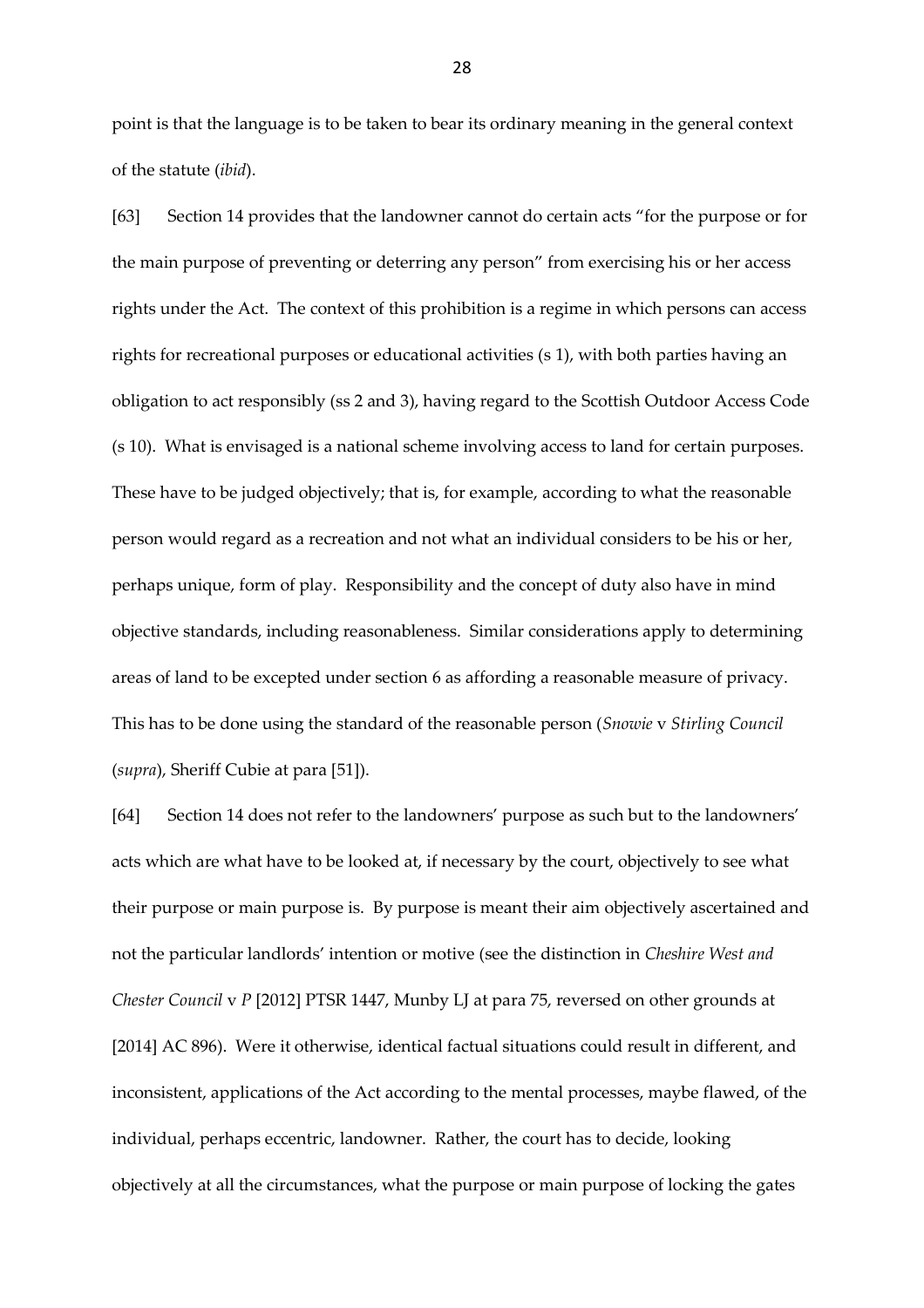and putting up the notice is. In this respect, both the sheriff and the SAC were in error, albeit understandably so, in following the *obiter dictum* to the contrary effect in *Tuley* v *Highland Council* (*supra*).

[65] If an objective approach is taken, the honesty, "*bona fide*" or, perhaps more accurately, the credibility of the landowner in relation to his stated motive cease to be material in the solution to the question; even if the expression of that motive may set the parameters for the court's objective determination by defining the alternative purpose to the prevention or deterrence of access. Evidence of what was proposed by the pursuers' agents in negotiations, or what the landowners were advised to do, is also immaterial in this particular exercise. It may be that a landowner proposed a compromise at one point, but ultimately decided not to proceed with it. Both are legitimate acts. They may have some bearing on whether the original proposal was made *bona fide* and may shed light on the thinking of the landowner. However, they do not affect the legality of the landowner's actions, judged objectively, in taking, or failing to take, the action required in the notice. The same consideration applies to the advice given but rejected. The views of, for example, Mr Vaughan, on what ought or ought not to be done in order to comply with the access rights defined by the 2003 Act are irrelevant. The extent of the rights, and what is to be done to comply with them, are all matters for the court. The views expressed in both the negotiations and the advice may nevertheless have some bearing, however, on what can be done, as an act of responsible land management, to facilitate access on the one hand and to minimise unnecessary intrusion or disturbance to stock on the other. In that limited sphere, they may have some relevance.

[66] Both the sheriff and the SAC were in error in proceeding on the basis that the issue of purpose fell to be resolved by a determination of Dr Brach's honesty, *bona fides* or credibility.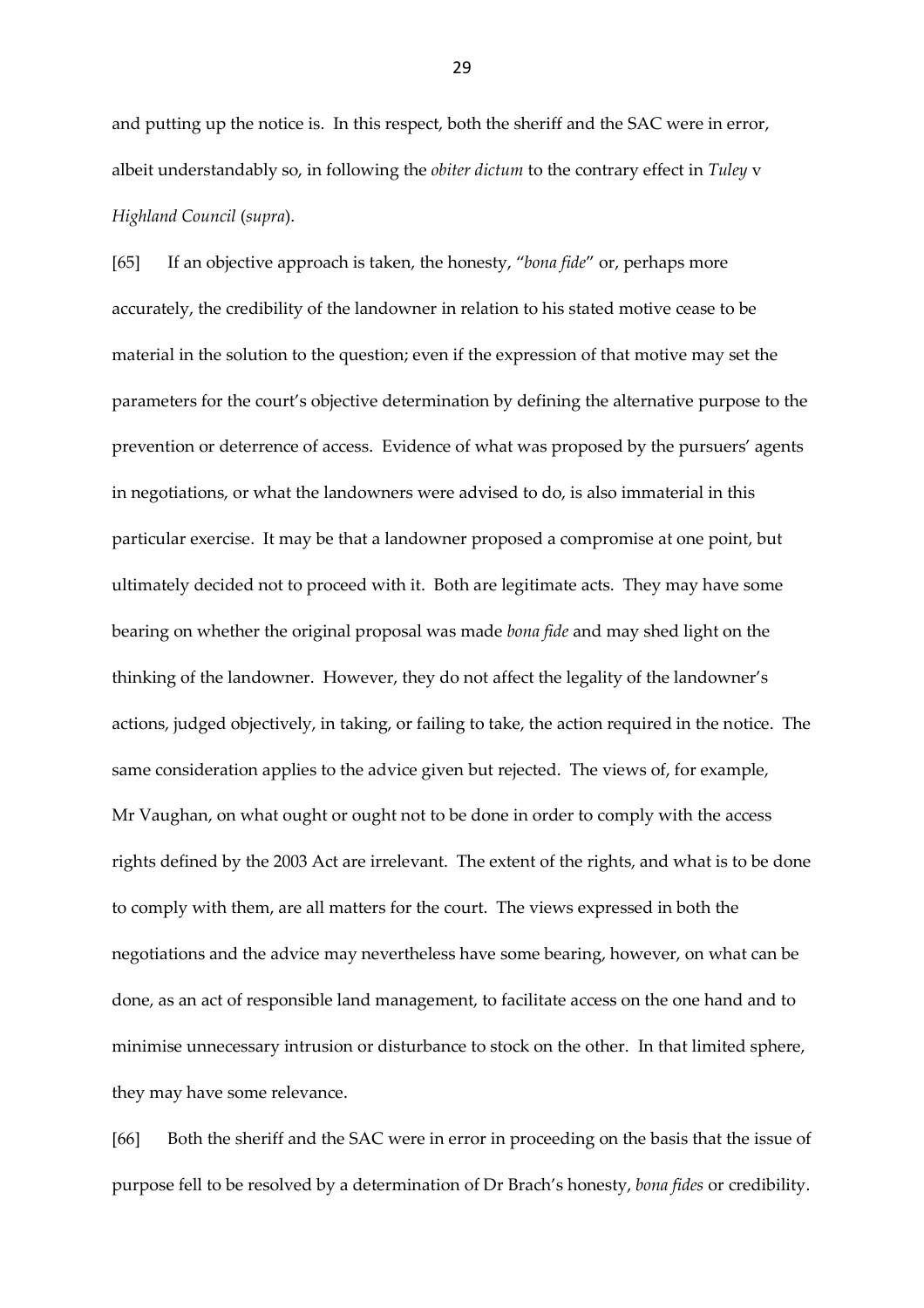A finding on Dr Brach's "genuineness", or lack of it, could not produce an answer to the central question, which fell to be resolved by looking at the pursuers' acts and deciding, in all the circumstances and applying an objective test, whether they prevented or deterred access to or over this area of land, which, for reasons already set out, was not excepted from that referred to in section 1 of the 2003 Act. In short, the fundamental problem with the approach of both the sheriff and the SAC, understandably formed in light of the *obiter dictum* in *Tuley* v *Highland Counci*l (*supra*), is that it regards the honesty, *bona fides* or credibility of the individual landlord as, in effect, determinative. For the reasons given above, that is an error of law. Since it permeates the whole reasoning of both the sheriff and the SAC on the issue of purpose, that matter requires to be re-appraised by this court.

[67] When the merits are reconsidered in light of this approach, the inevitable conclusion is that the main purpose of locking the gates was to deter persons from exercising their rights of access and transit under section 1 of the 2003 Act. Whatever motive, intention or reasons may have been proffered by Dr Brach for doing so, and whether they are genuinely held, the gates were and are locked for the purpose of preventing or deterring access to the farm by the public; that being land on which they have a right to be or to cross. As this is a matter of law, it does not involve trespassing on ground usually reserved to the court of first instance. It can proceed on an acceptance that Dr Brach's views on farm management, and the need to exclude the public from areas in which deer roam and cattle graze, may be genuinely held.

[68] It follows from what has been said that much of the testimony led before the sheriff had, and has, little bearing on the central issue to be determined. Although some evidence about land management may be useful, the arguments in relation to the propensities of cattle and deer are unsustainable in the context of an area of 120 hectares (300 acres). Such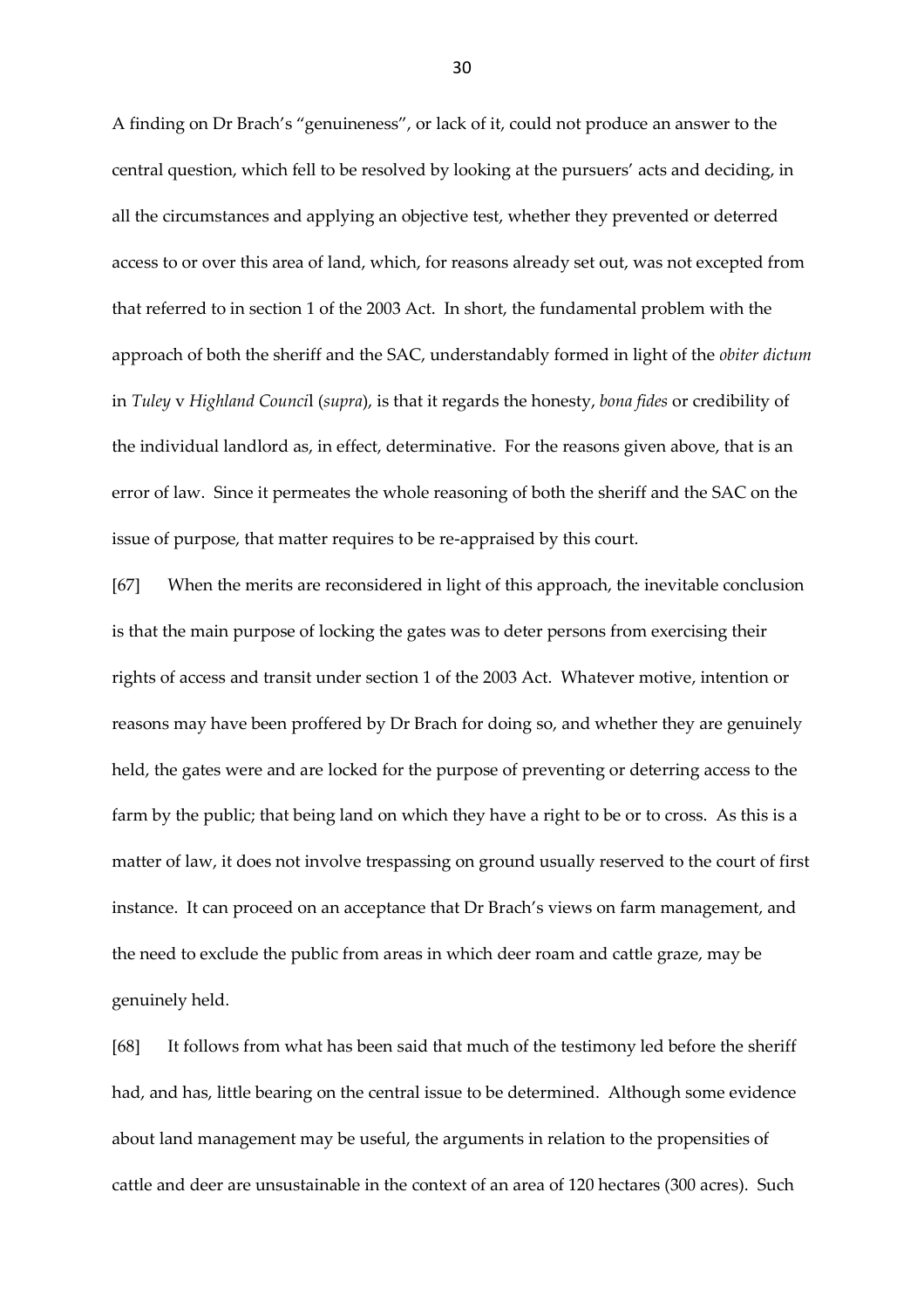an area cannot reasonably be described as an "enclosure", as if it were a single field or similar rural feature. It is a farm extending a considerable distance along the Milton to Kinlochard road. Preventing access into and through this area presents a substantial obstacle for persons on the road seeking to access the woodland and fields of the farm, the open hillside above them and ultimately, should members of the public choose to use them, to the various tracks on the slopes leading to Ben Venue. The presence of Highland cattle, even in numbers much greater than those which were kept at the time of the notice, cannot objectively be a responsible reason for preventing the public from doing this. The same applies to the deer.

[69] It does not take an expert to explain to a court that cattle can pose a danger to persons entering a field, especially with a dog, when there are calves present. Equally, it does not require expert evidence to hold that any danger is routinely managed satisfactorily in rural areas throughout the country by following, what happens to be written in the Access Code, but what should be well known to any responsible person seeking access to the countryside for recreation or education. Expert testimony is not needed in order to find that stags can be dangerous during the rut, but that they are otherwise relatively shy creatures who, again throughout the rural counties, create no material risk to those traipsing over their territory. There was no evidence to suggest that the cattle and deer on the farm were any different from those on farms throughout the country. Similar considerations in relation to access apply with greater force to the Altskeith Gate, where there is no issue there concerning the livestock. In all of this, responsible land management can accommodate public access, by the creation of paths and the use of signage, effectively encouraging access to defined parts of the land.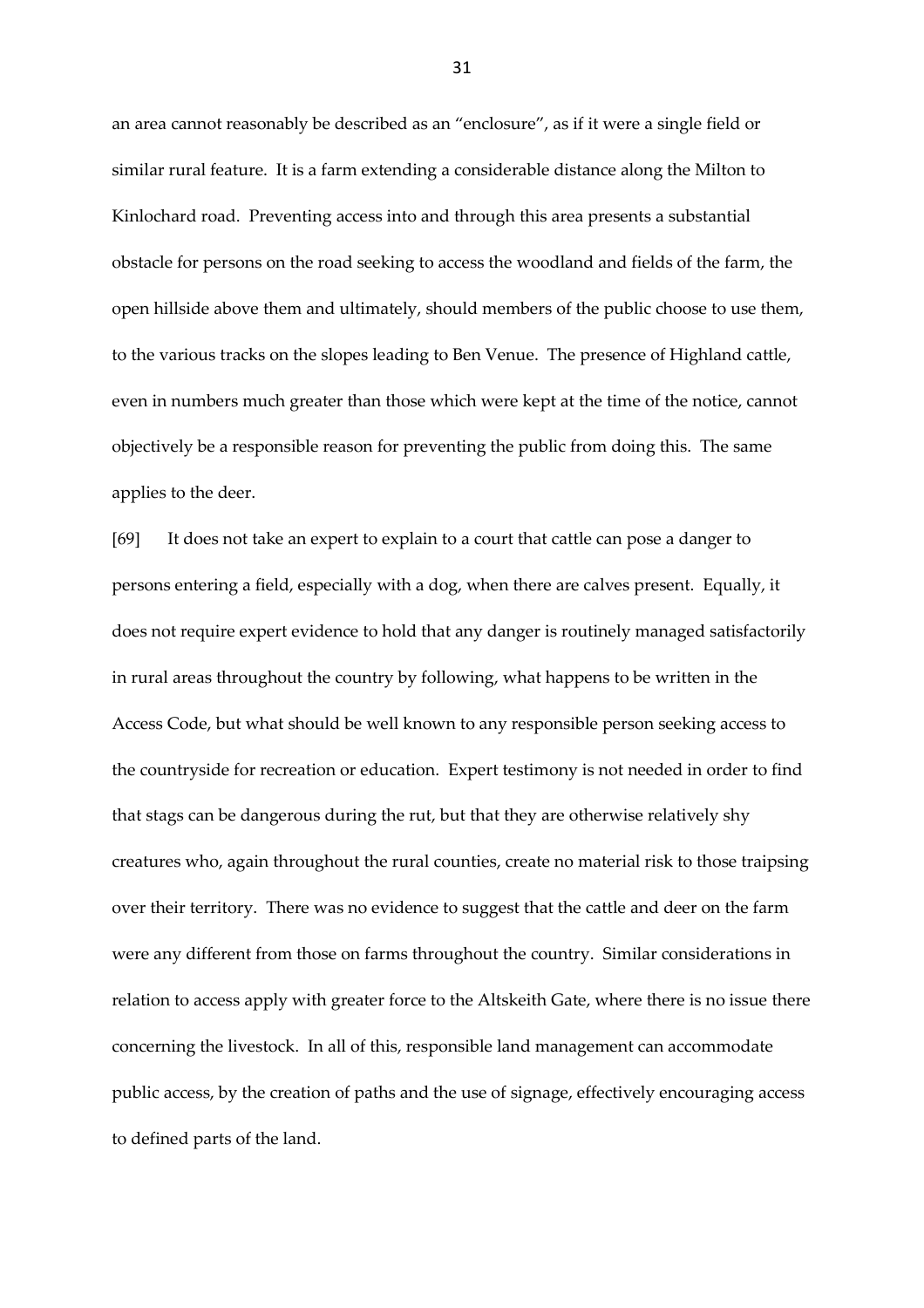[70] The boar were kept in a separate, relatively small, enclosure. The defenders did not seek to take action against the pursuers from prohibiting access to this enclosure, which, when operating, was surrounded by an electric fence. In a situation where the licensing authority have requested that a warning sign be put up (even if it is not a formal requirement of the licence under the Wild Animals Act 1976) it can hardly be objectionable to do so. Here, the uncontradicted evidence was that the sign had been put up because of that request.

[71] The SAC were correct in holding that the percentage area over which access was sought, relative to the total estate owned by the pursuers, was irrelevant. The considerations to be taken into account would be the same, whether the pursuers' estate had been confined to the farm area or extended to the whole of the Trossachs. The locking of the gates prevented or deterred access not only to the farm area but also through it from the public road up to the slopes of Ben Venue, even if an alternative route to the summit was available.

[72] It was not necessary for Mr Brandriff to testify before the SAC could make findings about what he had proposed. This was proved by documents, notably emails, either agreed by joint minute as being what they bore to be and/or spoken to by other witnesses, notably Mr Auld.

[73] The failure to unlock the Altskeith and Kennels Gates amounts to a breach of section  $14(1)(e)$  of the 2003 Act. To that extent, the appeal from the SAC fails. However, once access were to be available through the Kennels Gate, the public would have access into and through the farm and onto the hillside and beyond. In these circumstances, keeping the Main Gate locked would not breach the section, since it would not then prevent or deter access. The SAC erred in finding that the erection of the wild boar sign on the Main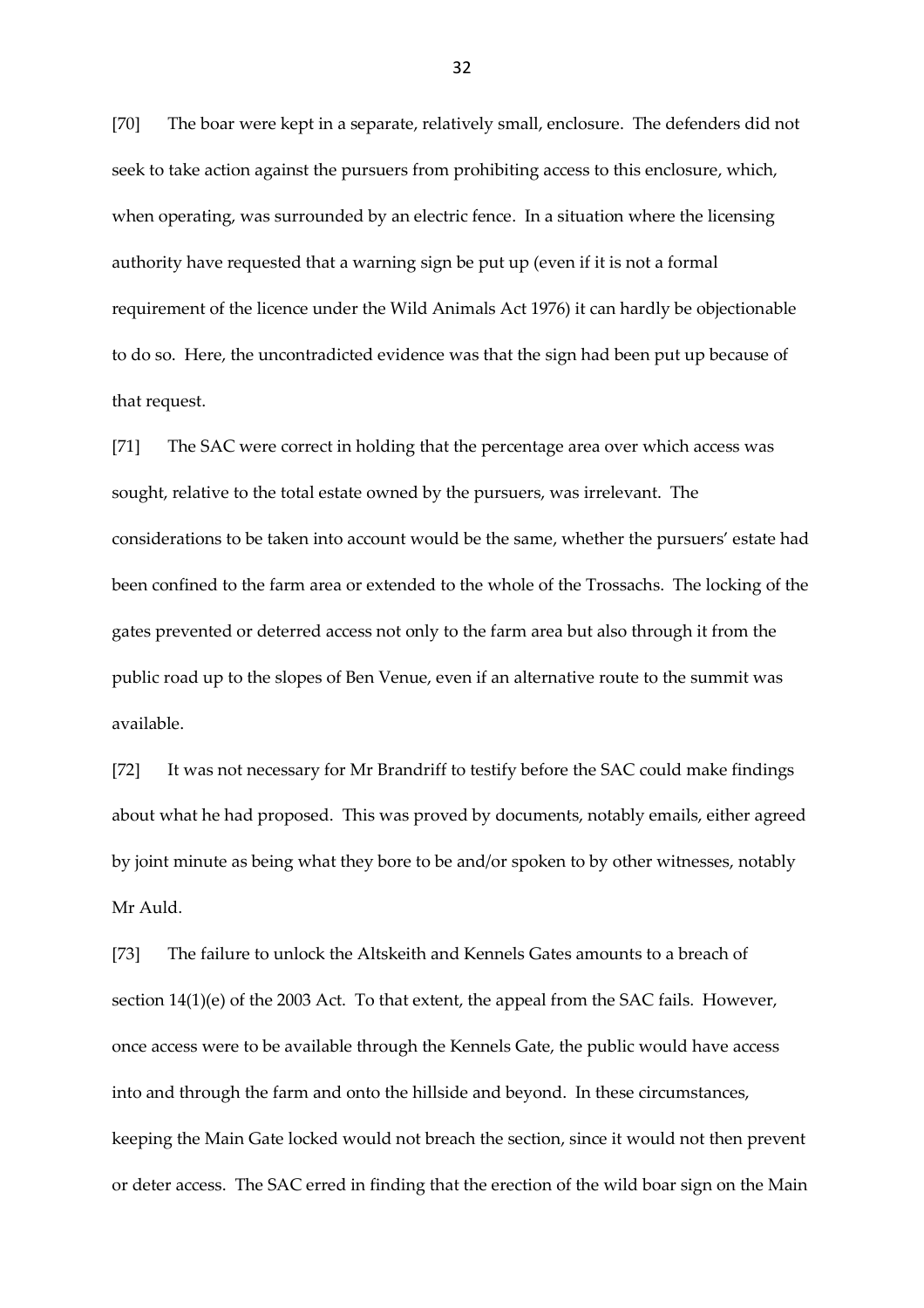Gate was not "wanted" by Stirling Council, in terms of the sheriff's findings in fact (15), even if it was not a condition of the licence. On the evidence, the sign was erected at the request of the local authority.

[74] Although the SAC had the power to remit the cause to the sheriff in terms of section 111(1)(a)(iv) of the Courts Reform (Scotland) Act 2014, such a course of action would have been highly unusual in the circumstances, where the remit would be for a redetermination of the merits of a cause to a sheriff who had already decided these merits. The power in that section reflects the terms of section 32(2) of the Court of Session Act 1988, which formerly permitted a remit to the sheriff or sheriff principal "with instructions" and now contains the same power in relation to the SAC. Where it is determined that a sheriff (or Lord Ordinary) has erred in his or her assessment of the facts, by failing to take into account material, relevant and competent evidence, or otherwise misdirecting himself or herself on the law, the usual consequence is that his or her decision is vitiated. The appellate court must then reassess the evidence, on the printed page, and make a new determination (*Scottish Ministers* v *Stirton and Anderson* 2014 SC 218, LJC (Carloway) at para [87], distinguishing *T* v *T* 2001 SC 337 (remit to a different sheriff), followed in *MacLeod's Legal Representatives* v *Highland Health Board* 2016 SC 647, Lord Brodie, delivering the Opinion of the Court, at para [158]). The power to remit often requires to be used where an appeal does not challenge a final determination, and that determination is yet to take place at first instance. It will almost always be engaged where what was involved was a procedural issue or if a decision to dismiss a case has been reversed. It should not be used to allow a reconsideration of the merits by a judge or sheriff who has necessarily prejudged the case. [75] The appeal to the SAC was not academic. It may be that the notice erroneously refers to the removal of the "fence" instead of unlocking the gates. However, the decision of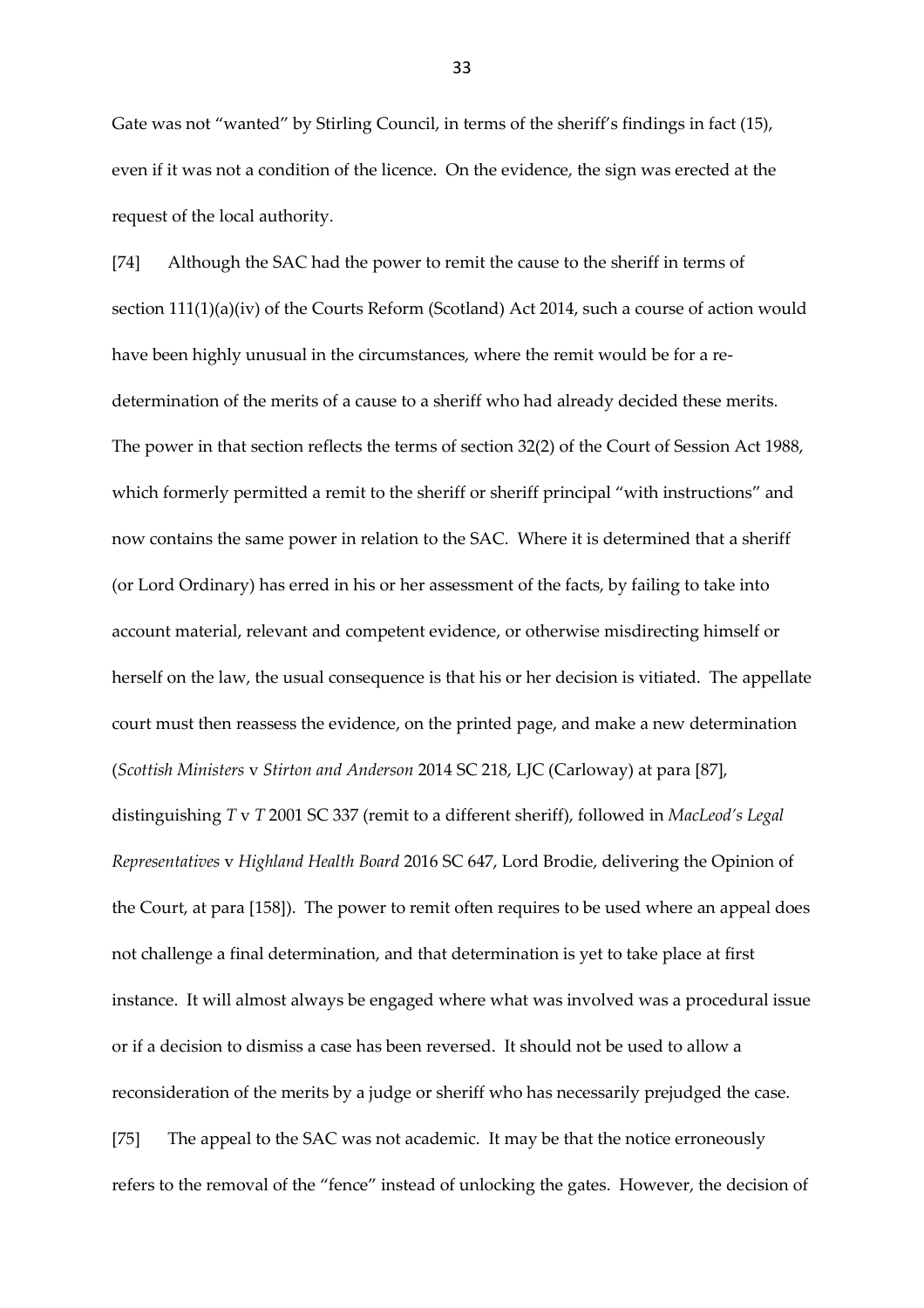the court in relation to the merits of the appeal would be *res judicata* between the parties in the event that the defenders were to serve a new notice confined to unlocking the Altskeith and Kennels Gates.

[76] The pursuers' Article 6 right to a fair and public hearing have been adequately protected. The pursuers have been able to challenge the defenders' notice by making a summary application to the sheriff. Notwithstanding the "summary" element of the statutory mode of appeal, the hearing before the sheriff took the form almost of an ordinary action. Several days were spent exploring the facts and law, culminating in a written judgment of the sheriff setting out his findings in fact and law and providing a note explaining these findings. It may be understandable that, following the *obiter dictum* in *Tuley*  v *Highland Council* (*supra*), the proof should have ranged so widely in order to ascertain the true nature of Dr Brach's thinking. It is to be hoped that, in the future, an appeal to the sheriff on similar grounds will be dealt with far more expeditiously by what ought to be a relatively simple task of ascertaining the purpose objectively. This ought to be capable of determination by doing little more than understanding the physical characteristics of the land in question.

[77] The SAC did not adhere to the sheriff's interlocutor. They determined that the sheriff had erred in a number of material respects and reconsidered the evidence, in its printed form, and the statute. Although this court has disagreed with the SAC on a matter of law, and has itself reconsidered the evidence on purpose and made its own determination, the SAC's opinion adequately explained its own reasoning. There is no merit in the pursuers' submissions that the SAC's reasoning was inadequate in Convention or domestic terms or that the SAC had failed to consider the evidence as a whole or had disregarded parts of it (other than in relation to the reason for the sign).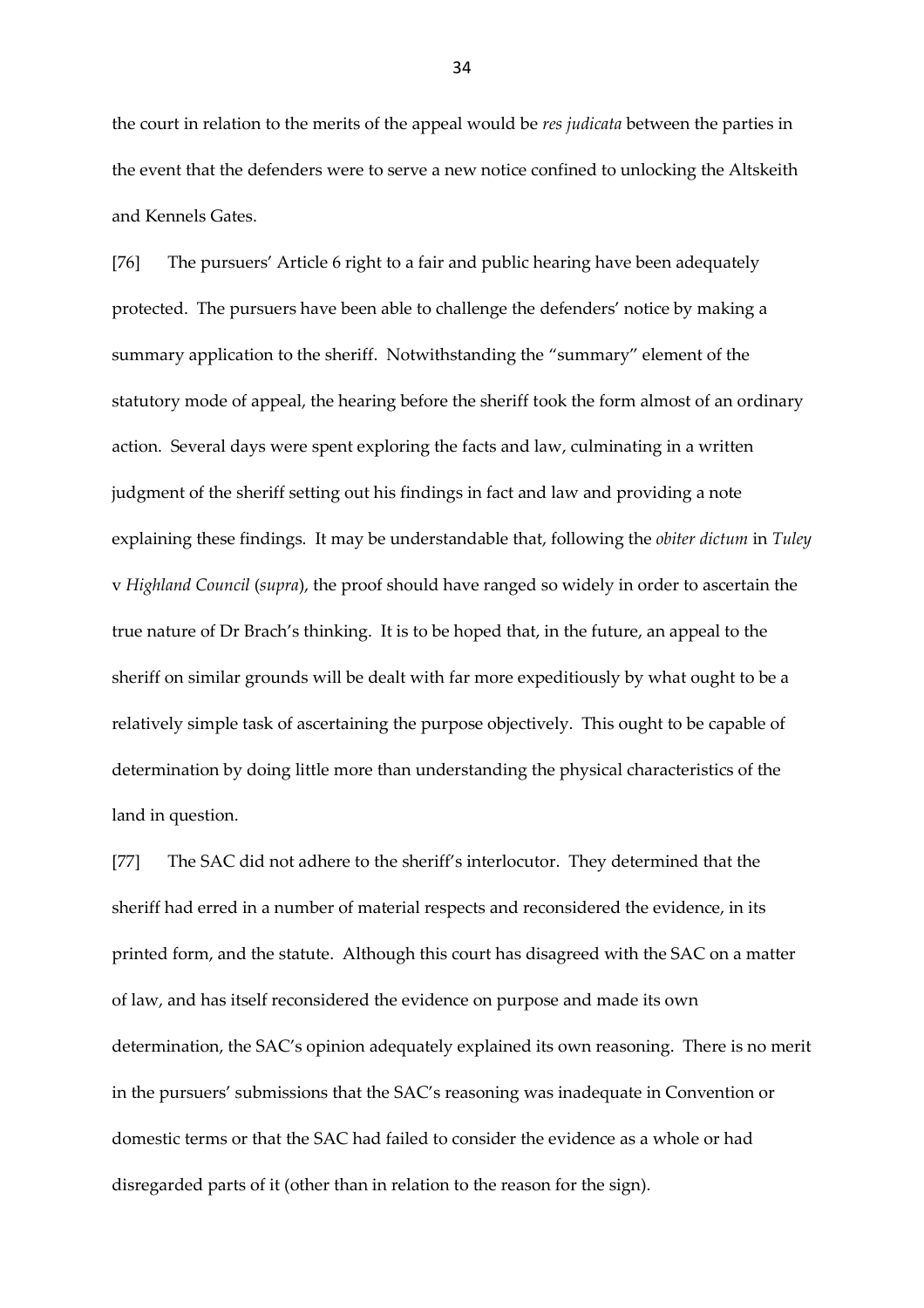[78] The pursuers' other human rights challenge under Article 1 of the First Protocol was not directed towards the compatibility of the rights under the 2003 Act with the Protocol as a generality. The contention was that, if the court were to agree with the SAC that the ratio of *Aviemore Highland Resort* v *Cairngorms National Park Authority* (*supra*) is confined to its facts and that the defenders were entitled to require remedial action in respect of matters extant as at the coming into force of the Act, the Act would thereby have retrospective effect. For the reasons already given, where the gates have been both replaced and frequently unlocked since the 2003 Act was introduced, this matter does not arise. Even if the gates had been permanently locked since prior to the 2003 Act, the enforcement of remedial requirements under section 14(1)(e) does not involve any retrospective effect. Even assuming that the 2003 Act created new rights, as distinct from re-enacting those thought by some to arise at common law, they were rights which have a prospective nature. They may be protected by requiring action to be taken by landowners in the future to permit their exercise. That does not involve any retrospectivity.

#### **Effect**

[79] The appeal from the SAC fails on the central issues in dispute. However, for reasons already explored, the court does not consider that failing to unlock the Main Gate would contravene section 14(1) if the Kennels and Altskeith Gates were unlocked. It does not consider that erecting the wild boar sign contravened section 14(1). In relation to the SAC's findings in fact and law, it will delete the words "contrary to section 14(1) of the 2003 Act" from finding 3. It will delete finding 4 and delete "Main gate" from findings 5 and 6. Otherwise the findings in fact and law of the sheriff, as substituted by the SAC, are endorsed.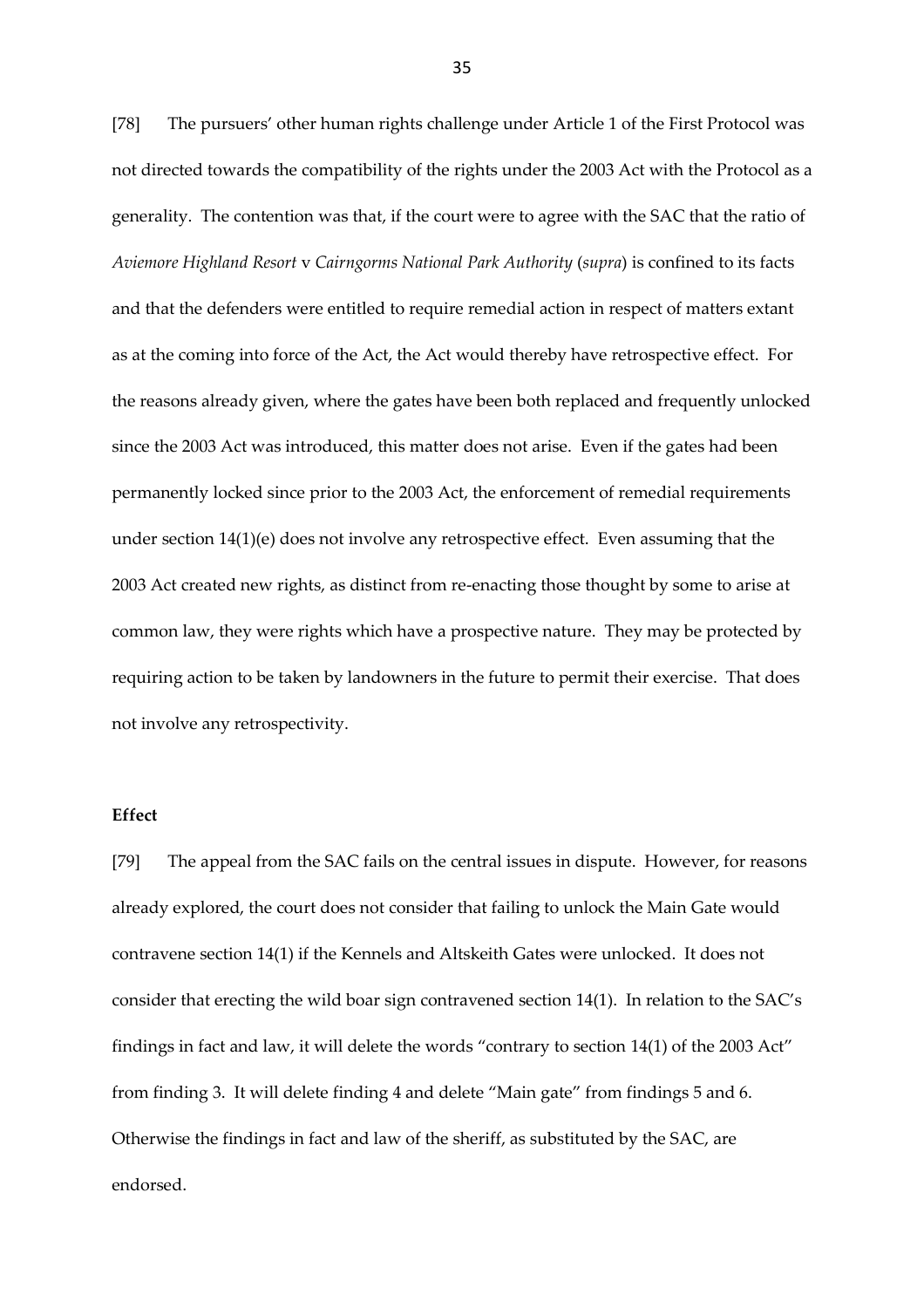[80] The court will delete "been locked since being installed" in the sheriff's finding in fact 5 and substitute therefor:

"been kept generally locked since prior to the 2003 Act. They are designed to prevent pedestrian and vehicular access. They have been unlocked periodically to allow such access."

It will delete "acres" from the sheriff's finding in fact 7 and substitute "hectares". It will restore the deleted words from the sheriff's finding in fact 15. It will delete the SAC's new finding in fact 26. Although the SAC's new findings on the negotiations and the advice has a more peripheral significance than that attributed to them by the SAC, they are relevant in the context of what responsible land management might secure and can remain as stated. Otherwise, the findings in fact of the sheriff and the new findings in fact by the SAC are endorsed.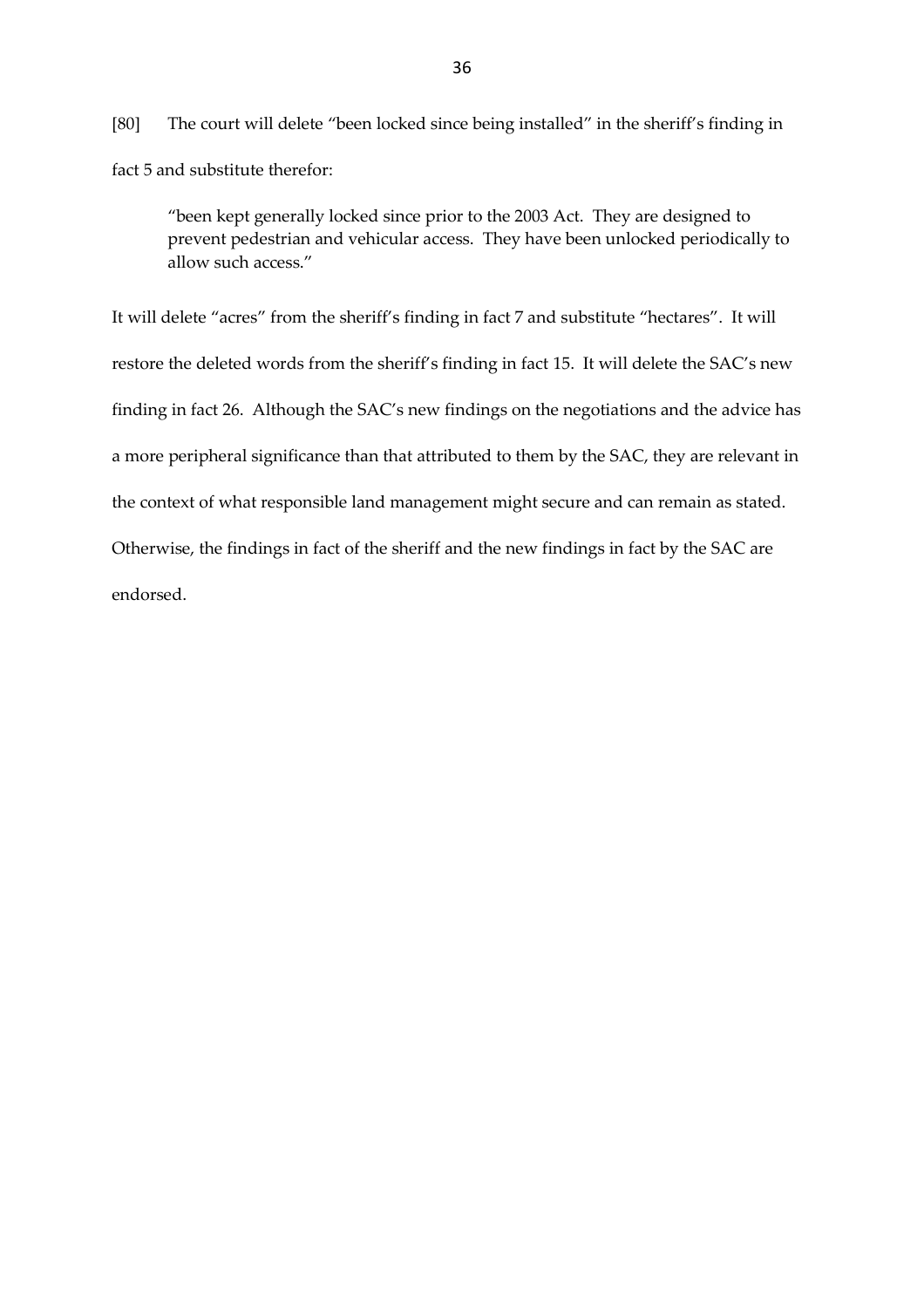**ANNEX A**